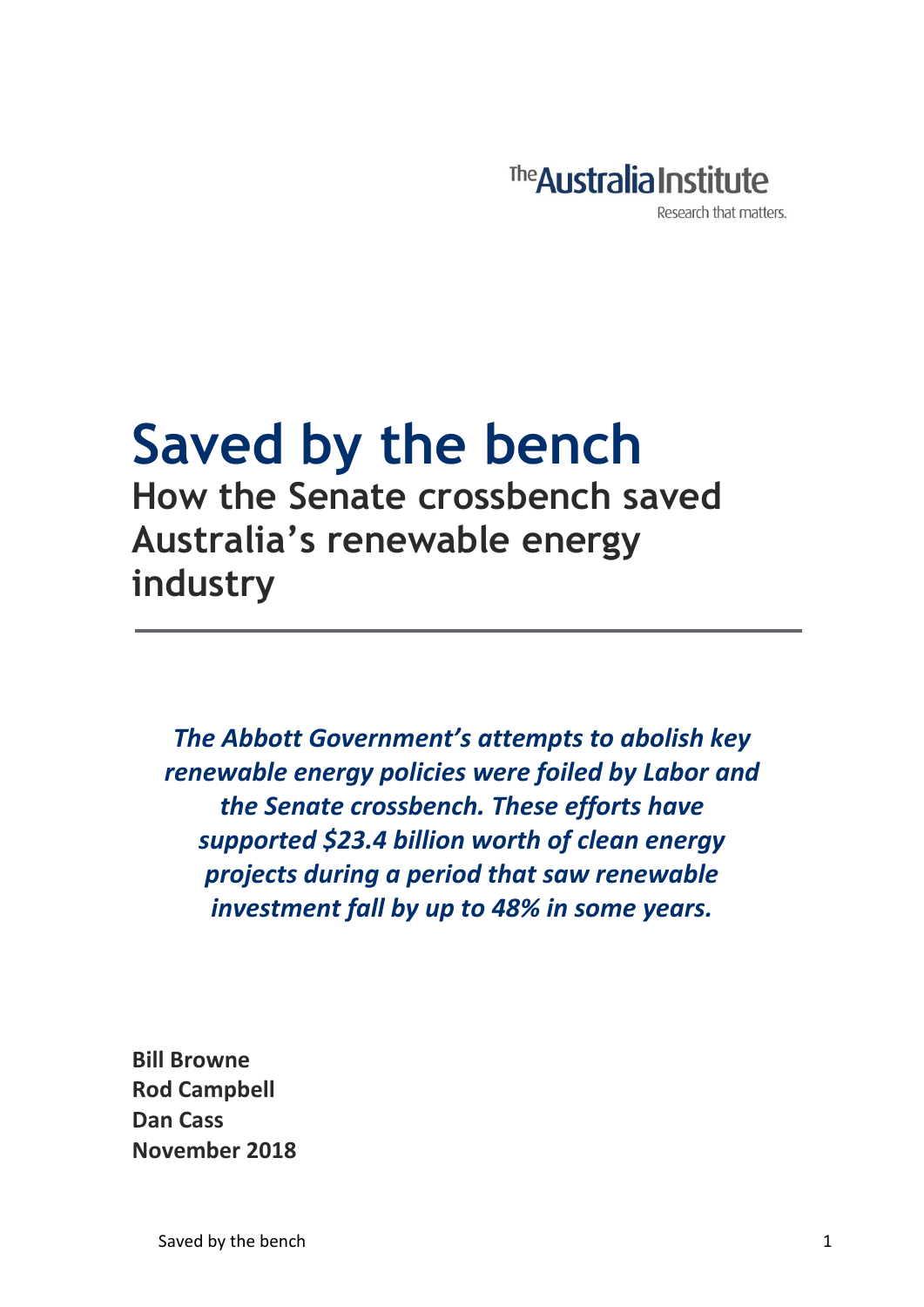## **ABOUT THE AUSTRALIA INSTITUTE**

The Australia Institute is an independent public policy think tank based in Canberra. It is funded by donations from philanthropic trusts and individuals and commissioned research. Since its launch in 1994, the Institute has carried out highly influential research on a broad range of economic, social and environmental issues.

## **OUR PHILOSOPHY**

As we begin the 21st century, new dilemmas confront our society and our planet. Unprecedented levels of consumption co-exist with extreme poverty. Through new technology we are more connected than we have ever been, yet civic engagement is declining. Environmental neglect continues despite heightened ecological awareness. A better balance is urgently needed.

The Australia Institute's directors, staff and supporters represent a broad range of views and priorities. What unites us is a belief that through a combination of research and creativity we can promote new solutions and ways of thinking.

## **OUR PURPOSE – 'RESEARCH THAT MATTERS'**

The Institute aims to foster informed debate about our culture, our economy and our environment and bring greater accountability to the democratic process. Our goal is to gather, interpret and communicate evidence in order to both diagnose the problems we face and propose new solutions to tackle them.

The Institute is wholly independent and not affiliated with any other organisation. As an Approved Research Institute, donations to its Research Fund are tax deductible for the donor. Anyone wishing to donate can do so via the website at https://www.tai.org.au or by calling the Institute on 02 6130 0530. Our secure and user-friendly website allows donors to make either one-off or regular monthly donations and we encourage everyone who can to donate in this way as it assists our research in the most significant manner.

Endeavour House, 1 Franklin St Manuka, ACT 2603 Tel: (02) 61300530 Email: mail@tai.org.au Website: www.tai.org.au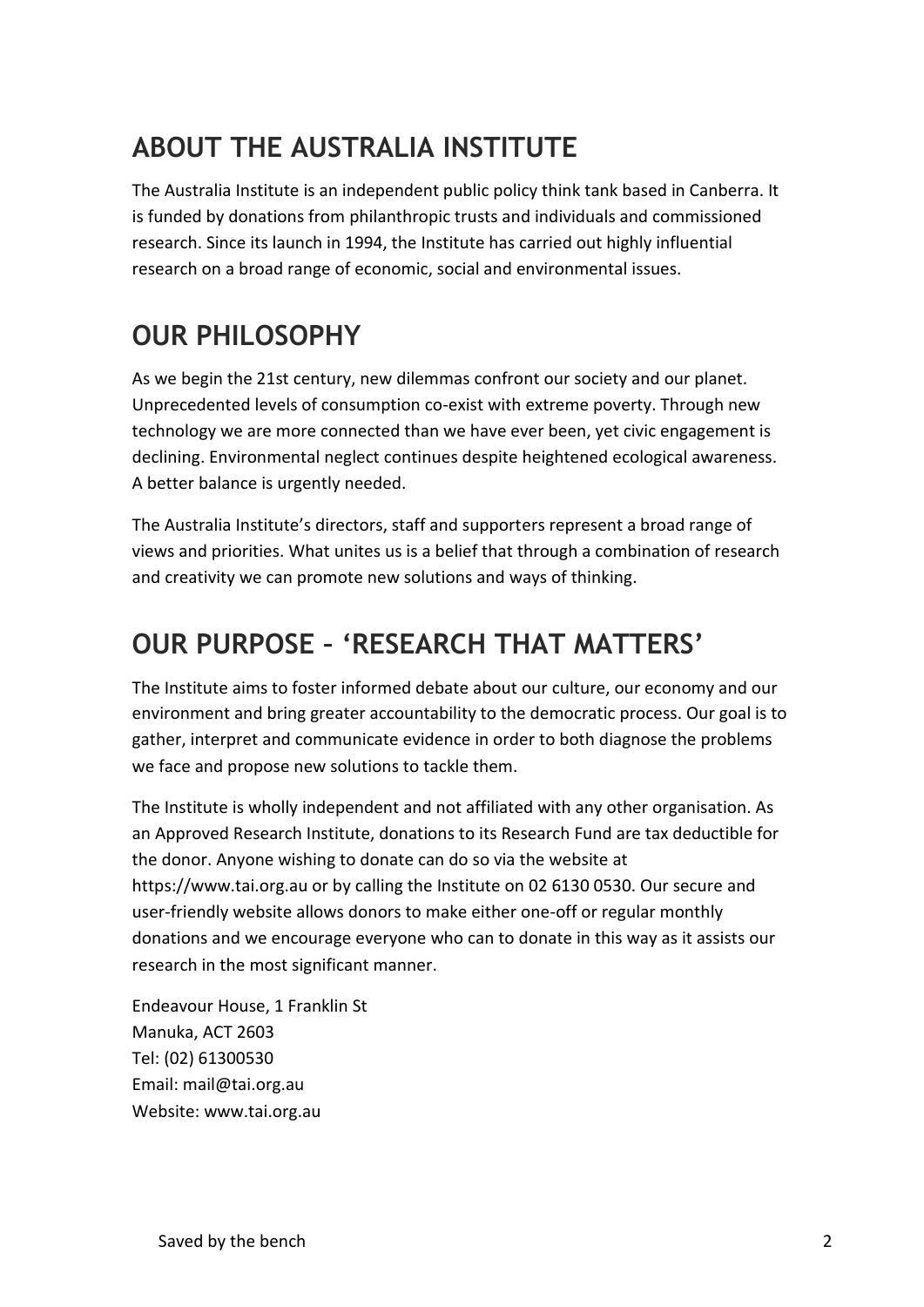## **Summary**

Between 2013 and 2016, the Coalition Government attempted to abolish Australia's three key renewable energy policies: the Renewable Energy Target (RET), the Clean Energy Finance Corporation (CEFC) and the Australian Renewable Energy Agency (ARENA).

These three policies were saved in the Senate, where the government was defeated by the Labor Opposition and various members of the 'crossbench' of Greens, minor party and independent senators.

As a result, the CEFC continued financing, ARENA continued providing grants and other assistance and the RET continued encouraging renewable energy generation. In total \$7.8 billion in government support has been provided to projects worth \$23.4 billion, as shown in Figure 1:

|                        | <b>Funding and investment (\$m)</b> | Total project value (\$m)                         |
|------------------------|-------------------------------------|---------------------------------------------------|
| <b>CEFC investment</b> | \$6,652                             | \$19,000                                          |
| <b>ARENA grants</b>    | \$1,187                             | \$4,371                                           |
| <b>Total</b>           | \$7,839                             | \$23,371                                          |
|                        |                                     | The Australia Institute<br>Research that matters. |

### **Figure 1: Total clean energy support saved by Labor and crossbench (2013–2018)**

In addition, the RET has assisted the installation of 806,000 solar panel systems and 226,000 solar hot water systems between 2013–2018 and the generation of 85m MWh of electricity from large-scale generators.

Saving the RET and CEFC has resulted in emissions reductions of at least 334m tonnes CO2-e. This is more emissions reduction than the government's policy, the Emissions Reduction Fund, is likely to deliver over its six years of operation (92m tonnes from its creation in 2014 to 2020).

Projects made viable through ARENA funding will also reduce emissions but since ARENA supports early stage technologies, it is not possible to confidently predict the future performance of those projects in reducing emissions.

This support for renewables in Australia occurred at a time of great uncertainty for the industry.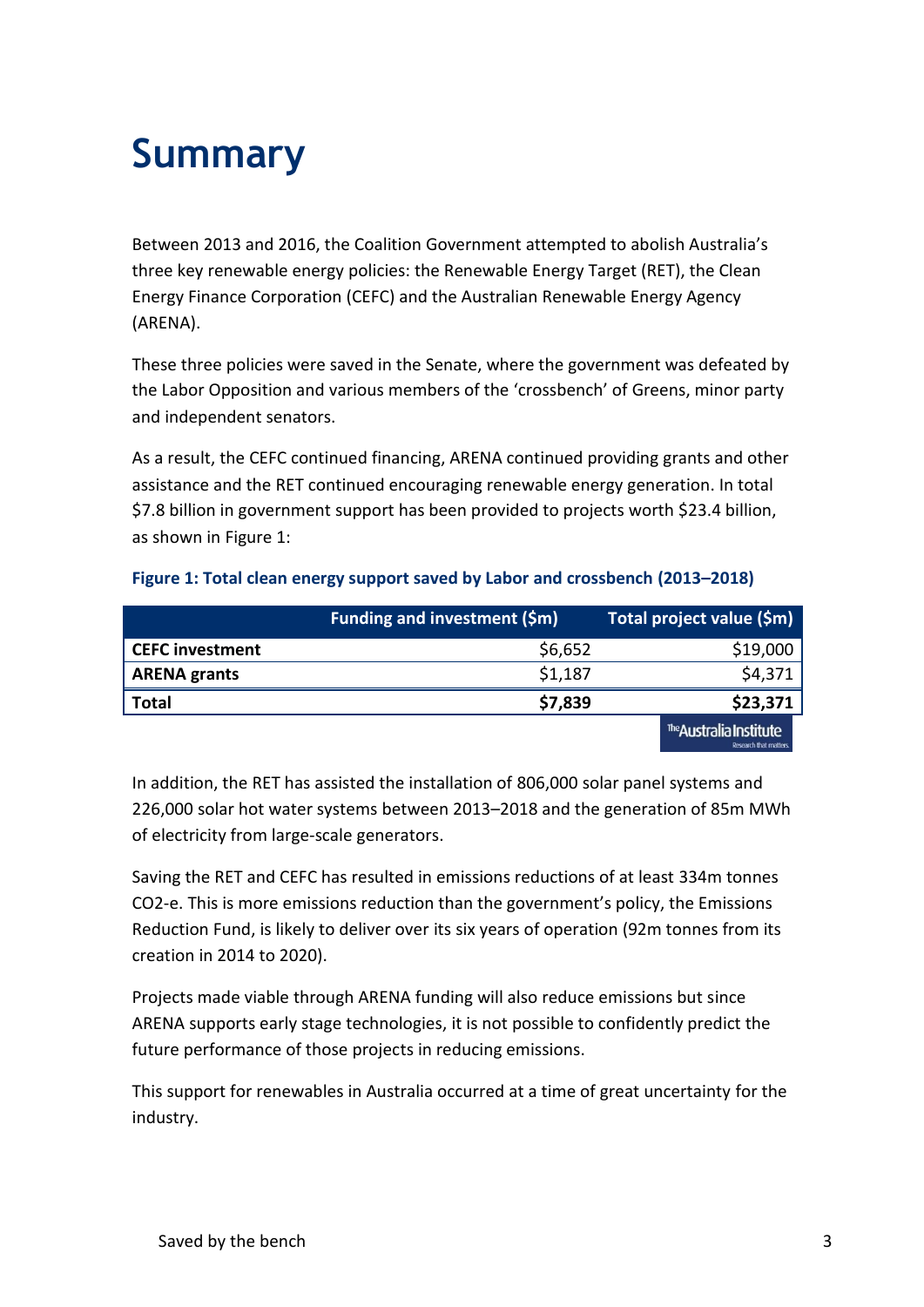On 17 October 2017, then Prime Minister Malcolm Turnbull proposed a new energy policy for Australia, the National Energy Guarantee (NEG). The NEG was supposed to solve the 'energy trilemma': improve security, reduce emissions and cut the consumer price of electricity. However, following events that ended in the toppling of Turnbull's leadership and the installation of Scott Morrison as Prime Minister, the NEG was declared "dead". This means that significant uncertainty continues to threaten investment in electricity in Australia.

In 2014 and 2015, while worldwide investment in the sector grew, Australian renewable energy investment fell by half. If the Senate crossbench had failed to save the CEFC, ARENA and RET, the decline would have been much greater and the rebuilding of the industry much more difficult. The future of Australia's renewable sector was saved by the (cross) bench.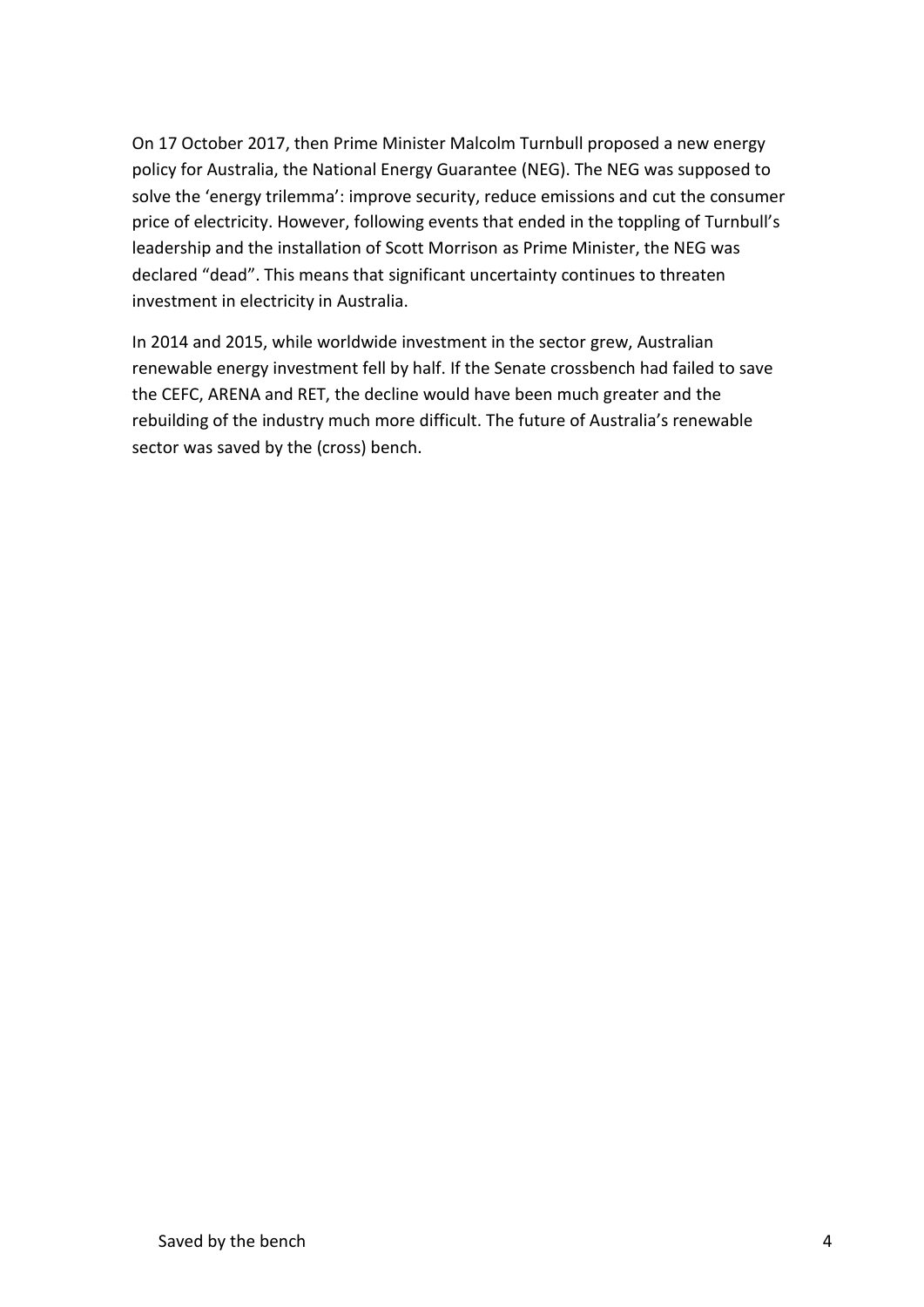## **Introduction**

After the Coalition Government was elected in 2013, Prime Minister Tony Abbott sought to wind back climate action and renewable energy policy.

Labor Prime Minister Julia Gillard had negotiated the Clean Energy Future (CEF) package with the Greens and crossbench Senators (and crossbench Members of the House of Representatives). The CEF consisted of two main measures: a national carbon price and a renewable industry support package, centred on the creation of the CEFC and ARENA.

Prime Minister Abbott succeeded in repealing the national, economy-wide carbon price. However, he failed to dismantle the CEFC and ARENA. He also failed to repeal the RET, which, significantly, had been created by former Liberal Prime Minister John Howard in 2000, with a target of 2% or 9,500 GWh by 2010.<sup>1</sup> The current policy is for the RET target to remain flat between 2020 and 2030 and then lapse with no replacement. 2

Australia's climate and energy policies are again under a cloud of uncertainty, with Tony Abbott continuing his attacks from the backbench in 2018.<sup>3</sup> Tony Abbott and the controversially-named 'Monash Forum' of backbenchers propose withdrawing from the Paris Accord, repealing the RET, dismantling the CEFC and ARENA and subsidising the construction of new and economically unviable coal-fired power stations.

What has saved the RET, CEFC and ARENA in the four years since the Coalition came to power is one thing: the Labor Opposition in both houses and the crossbench of the Senate.

It is rare for Australian governments to have a majority in the Senate. For 35 of the past 37 years, governments have required the agreement of either the opposition or independents and minor parties on the crossbench to pass legislation.

<sup>&</sup>lt;sup>1</sup> St John (2014) *The Renewable Energy Target: a quick guide*, Research Paper Series, p 2

<sup>2</sup> Clean Energy Regulator (2018) *When does the Renewable Energy Target end?,*  [http://www.cleanenergyregulator.gov.au/RET/Pages/About%20the%20Renewable%20Energy%20Targ](http://www.cleanenergyregulator.gov.au/RET/Pages/About%20the%20Renewable%20Energy%20Target/When-does-the-Renewable-Energy-Target-end.aspx) [et/When-does-the-Renewable-Energy-Target-end.aspx](http://www.cleanenergyregulator.gov.au/RET/Pages/About%20the%20Renewable%20Energy%20Target/When-does-the-Renewable-Energy-Target-end.aspx)

<sup>3</sup> Grattan (2018) *Exit Paris climate agreement: Tony Abbott,* [http://theconversation.com/exit-paris](http://theconversation.com/exit-paris-climate-agreement-tony-abbott-99319)[climate-agreement-tony-abbott-99319](http://theconversation.com/exit-paris-climate-agreement-tony-abbott-99319)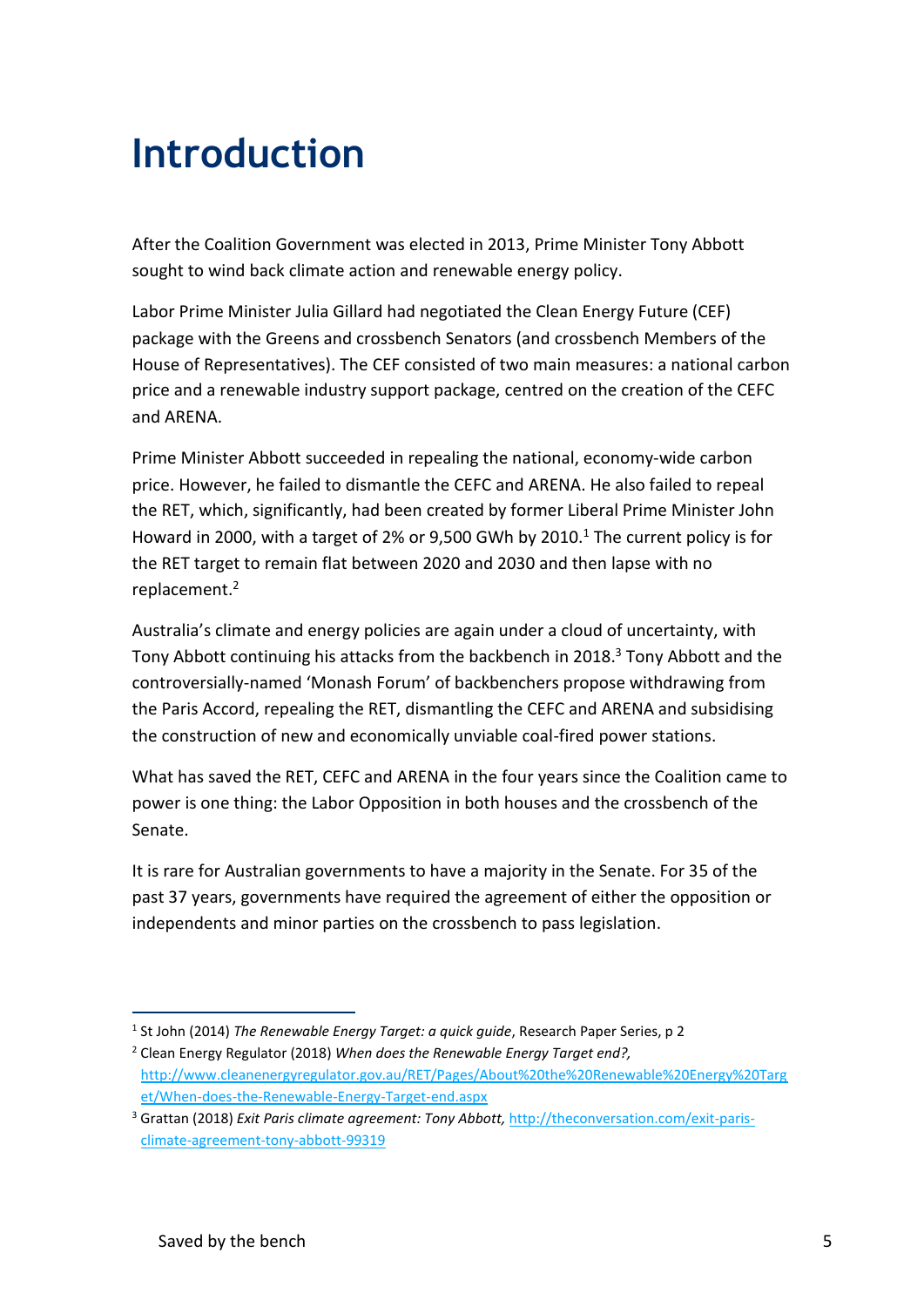When the Abbott Government was elected, the balance of power in the Senate was held by the Australian Greens, with independent senator Nick Xenophon and Democratic Labour Party senator John Madigan also on the crossbench. The government had 34 senators<sup>4</sup> and required 39 in order to pass or repeal legislation,<sup>5</sup> which is the hurdle necessary for ending the RET and dismantling the CEFC and ARENA.

The new Senate that sat between July 2014 and May 2016 saw the crossbench grow to include the Palmer United Party (including senators Jacqui Lambie and Glenn Lazarus, who would leave the party to become independents), Ricky Muir of the Motoring Enthusiast Party, David Leyonhjelm of the Liberal Democrats and Bob Day of Family First. The government had 33 senators in this Senate.<sup>6</sup>

Having been typecast as 'conservative' or 'right-wing', the new minor parties on the crossbench were widely expected to vote with the Abbott Government – and, indeed, Day and Leyonhjelm proved to be fairly reliable votes for the government. But Xenophon, Wang, Lambie, Lazarus, Muir and Madigan, along with the Greens, ensured that the Senate crossbench served as an important check on the government's power.

Labor's opposition and the crossbench's scrutiny of the government's policies have thus far saved the CEFC, ARENA and RET. Thanks to these senators, investment in renewable energy has continued through a time of great uncertainty for the energy sector.

This report quantifies the contemporary and ongoing benefits of the crossbench's protection of Australia's renewable energy policy infrastructure. Quantifying these benefits is difficult as different parts of the policies produce different benefits measured in different ways at different times. Some of the policies also interact and overlap. As a result, we have focused on the various kinds of financial support these policies have provided to clean energy projects.

<sup>4</sup> Parliament of Australia (2011) *Senate composition,*  [http://www.aph.gov.au/About\\_Parliament/Parliamentary\\_Departments/Parliamentary\\_Library/pubs/r](http://www.aph.gov.au/About_Parliament/Parliamentary_Departments/Parliamentary_Library/pubs/rp/rp1112/12rp02/12rp02-17) [p/rp1112/12rp02/12rp02-17](http://www.aph.gov.au/About_Parliament/Parliamentary_Departments/Parliamentary_Library/pubs/rp/rp1112/12rp02/12rp02-17)

<sup>5</sup> The Guardian (2015) *Senate calculator,* [https://www.theguardian.com/australia-news/ng](https://www.theguardian.com/australia-news/ng-interactive/2016/jul/04/senate-calculator-legislation-pass-after-australian-election-2016)[interactive/2016/jul/04/senate-calculator-legislation-pass-after-australian-election-2016](https://www.theguardian.com/australia-news/ng-interactive/2016/jul/04/senate-calculator-legislation-pass-after-australian-election-2016)

<sup>6</sup> Parliament of Australia (2016) *Senate composition,*  [http://www.aph.gov.au/Senators\\_and\\_Members/Senators/Senate\\_composition](http://www.aph.gov.au/Senators_and_Members/Senators/Senate_composition)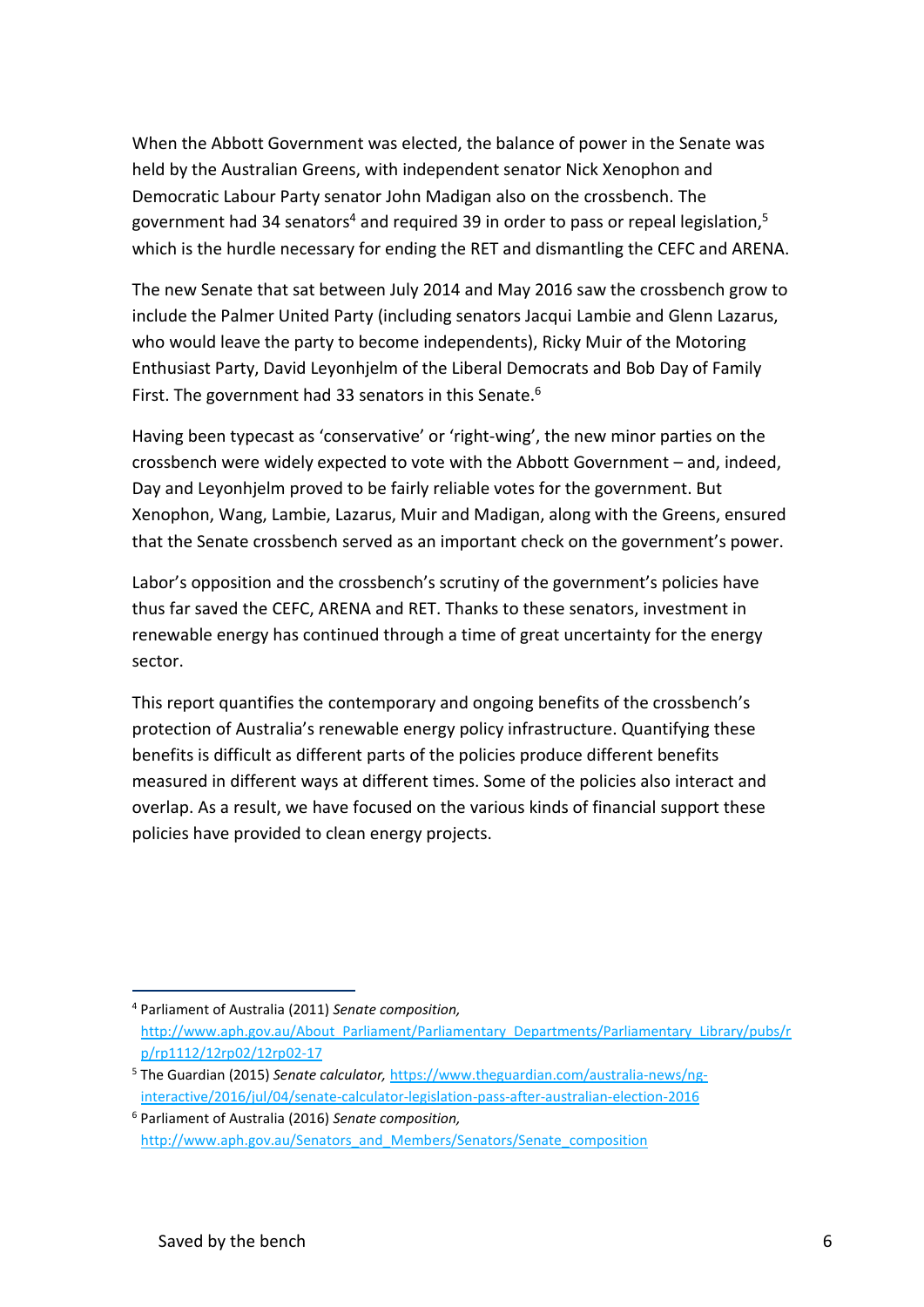# **Australian Renewable Energy Agency (ARENA)**

### **ARENA and Australian energy innovation**

ARENA and the CEFC were carefully designed to fit into existing institutions and markets, to accelerate innovation in clean energy in Australia.

### **Figure 2: Clean energy innovation chain in Australia**



#### Source: ARENA *Annual Report 2015–2016*, p 17

At the earliest stage of innovation, basic scientific and engineering research is done by universities and the CSIRO and funded through the Australian Research Council (Figure 2 above). ARENA then steps in to support desktop studies and later stage research and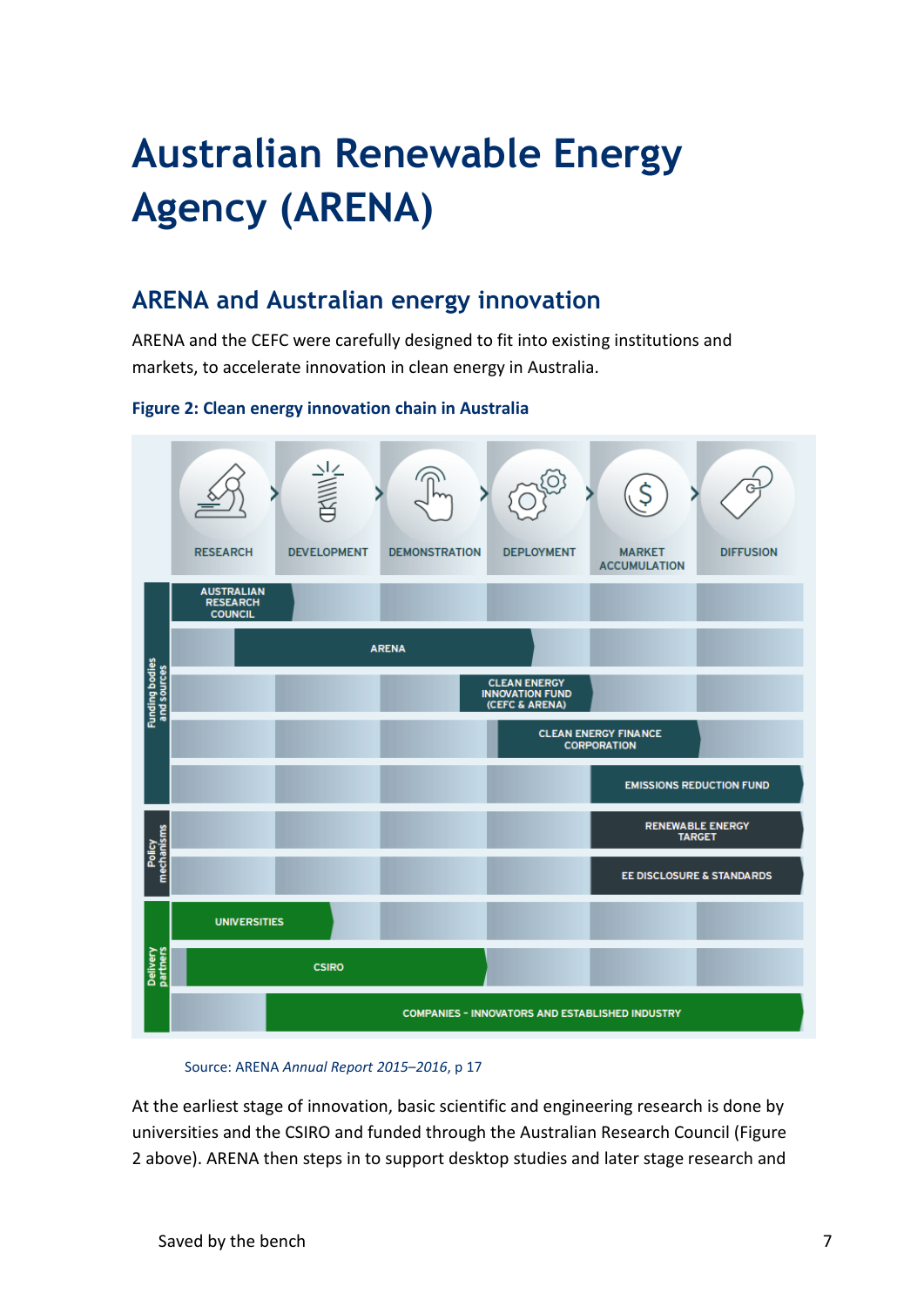development of the scientific and engineering underpinnings of a technology, demonstration through trials, and deployment sees the technology implemented atscale in the field, prior to it reaching full commercial viability. ARENA provides up to 50% of project funding, mostly as grants.

ARENA is an independent agency of the Australian federal government that was established in 2012 as part of the Clean Energy Future package. It has two stated objectives:

- To improve the competitiveness of renewable energy technologies;
- $\bullet$  To increase the supply of renewable energy in Australia.<sup>7</sup>

ARENA provides funds for specific, competitive R&D Program tenders – such as the Demand Response Round delivered with AEMO – and the larger Advancing Renewables Program (ARP) which awards funds if projects meet merit criteria.

ARENA's investment priorities are:

- Delivering secure and reliable electricity
- Accelerating solar PV innovation
- Improving energy productivity
- $\bullet$  Exporting renewable energy<sup>8</sup>

It primarily disperses grants, $9$  but it is able to purchase equity or give contingent loans.

## **ARENA and the crossbench**

In June 2014, in anticipation of the new Senate, a bill to abolish ARENA was introduced. When it became clear that the Palmer United Party,  $10$  Ricky Muir,  $11$  Nick Xenophon<sup>12</sup> and others supported ARENA, the bill was not pursued and was allowed to

<sup>7</sup> ARENA *Annual Report 2016–2017*, p 14

<sup>8</sup> ARENA (2017) *Innovating Energy: ARENA's Investment Plan 2017*, p 8*–*9

<sup>9</sup> Woodley (2016) *Nick Xenophon Team's decision to block ARENA cuts puts pressure on Labor*, [http://www.abc.net.au/news/2016-09-10/labor-under-pressure-amid-renewable-energy-funding](http://www.abc.net.au/news/2016-09-10/labor-under-pressure-amid-renewable-energy-funding-cuts/7832656)[cuts/7832656](http://www.abc.net.au/news/2016-09-10/labor-under-pressure-amid-renewable-energy-funding-cuts/7832656)

<sup>10</sup> Palmer United Party (2014) *Media Release*, [https://palmerunited.com/palmer-united-party-supports](https://palmerunited.com/palmer-united-party-supports-government-arena-funding/)[government-arena-funding/](https://palmerunited.com/palmer-united-party-supports-government-arena-funding/)

<sup>11</sup> Kenny and Cox (2014) *Ricky Muir and Palmer United Party strike deal to save Australian Renewable Energy Agency,* [http://www.smh.com.au/federal-politics/political-news/ricky-muir-and-palmer-united](http://www.smh.com.au/federal-politics/political-news/ricky-muir-and-palmer-united-party-strike-deal-to-save-australian-renewable-energy-agency-20140709-3bmqg.html)[party-strike-deal-to-save-australian-renewable-energy-agency-20140709-3bmqg.html](http://www.smh.com.au/federal-politics/political-news/ricky-muir-and-palmer-united-party-strike-deal-to-save-australian-renewable-energy-agency-20140709-3bmqg.html)

<sup>12</sup> ACF (2016) *Nick Xenophon Team*[, https://scorecard.acf.org.au/xenophon](https://scorecard.acf.org.au/xenophon)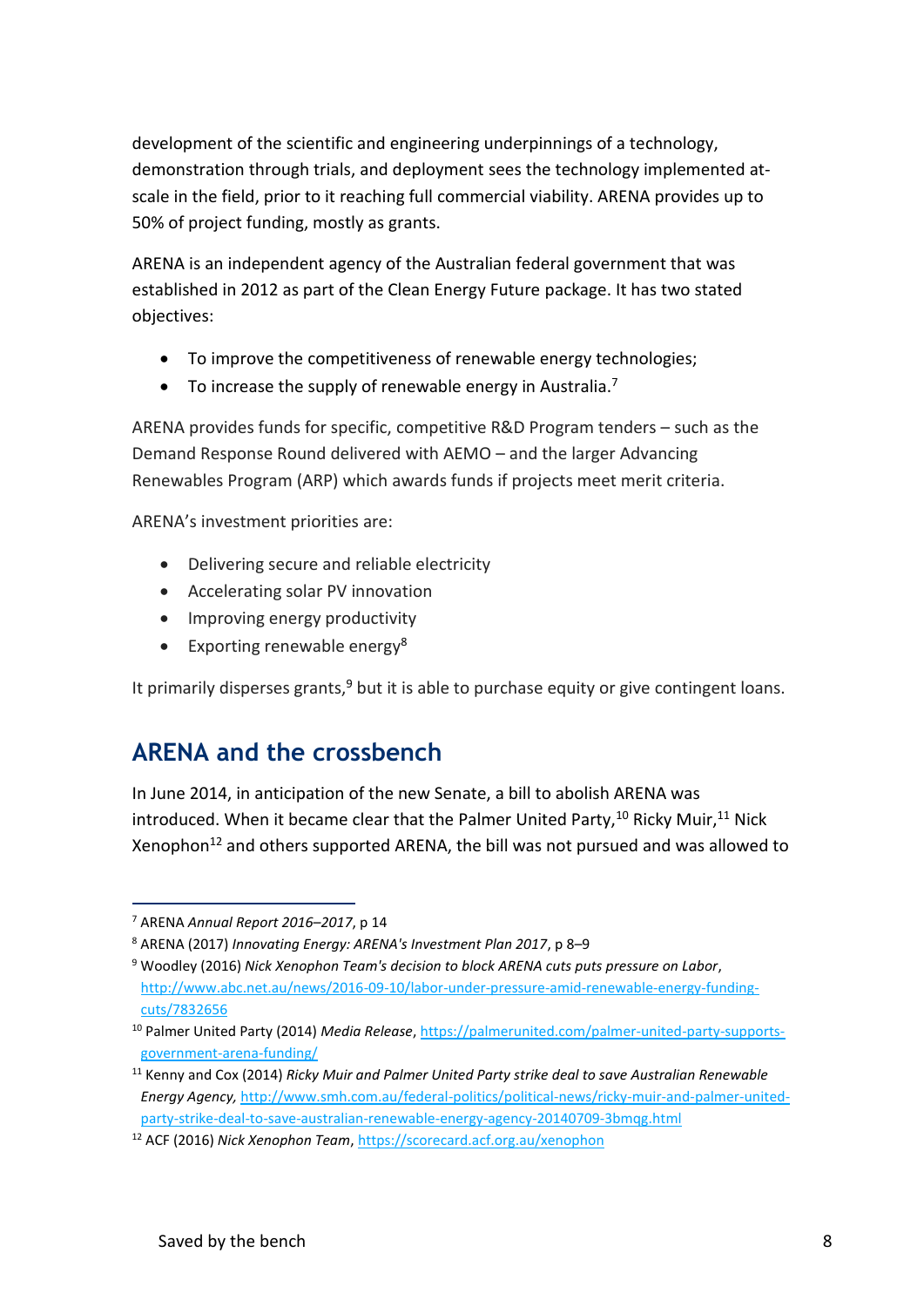lapse when Parliament was prorogued for the 2016 election.<sup>13</sup> After Malcolm Turnbull replaced Tony Abbott as Prime Minister, abolishing ARENA and the CEFC remained government policy, with Environment Minister Greg Hunt saying:

Well there's been no change in the long-term position. However we realise that the Senate has a very clear view.<sup>14</sup>

However, moving ARENA from the Department of Industry to the Department of the Environment later that month was interpreted as an indication that ARENA was now not likely to be abolished by the Government. 15

The crossbench's strong support for ARENA's continued existence allowed ARENA to continue dispersing grants worth \$864 million, as shown in Figure 3 below:

| <b>Financial year</b> | \$m grants |
|-----------------------|------------|
| 2013-2014             | \$239      |
| 2014-2015             | \$216      |
| 2015-2016             | \$113      |
| 2016-2017             | \$161      |
| 2017-2018             | \$135      |
| Total                 | 982        |

### **Figure 3: ARENA total grants saved by the crossbench**

The Australia Institute

Source: ARENA *Annual Report 2017*, p 100; ARENA *Annual Report 2016*, p 105; ARENA *Annual Report 2015*, 'Statement of Comprehensive Income'; ARENA (2018) *Projects,*  <https://arena.gov.au/projects/>

Figure 3 shows grants actually dispersed to projects by ARENA in the years 2013–2018.

Also important are the financial assistance commitments that ARENA makes to fund projects either in that year or in later years. Figure 4 shows ARENA financial assistance

<sup>13</sup> Parliament of Australia (2014) *Australian Renewable Energy Agency (Repeal) Bill 2014*, [http://parlinfo.aph.gov.au/parlInfo/search/display/display.w3p;page=0;query=Australian%20Renewab](http://parlinfo.aph.gov.au/parlInfo/search/display/display.w3p;page=0;query=Australian%20Renewable%20Energy%20Agency%20(Repeal)%20Bill%20SearchCategory_Phrase%3A%22bills%20and%20legislation%22;rec=0;resCount=Default) [le%20Energy%20Agency%20\(Repeal\)%20Bill%20SearchCategory\\_Phrase%3A%22bills%20and%20legisl](http://parlinfo.aph.gov.au/parlInfo/search/display/display.w3p;page=0;query=Australian%20Renewable%20Energy%20Agency%20(Repeal)%20Bill%20SearchCategory_Phrase%3A%22bills%20and%20legislation%22;rec=0;resCount=Default) [ation%22;rec=0;resCount=Default](http://parlinfo.aph.gov.au/parlInfo/search/display/display.w3p;page=0;query=Australian%20Renewable%20Energy%20Agency%20(Repeal)%20Bill%20SearchCategory_Phrase%3A%22bills%20and%20legislation%22;rec=0;resCount=Default) 

<sup>14</sup> Hunt (2015) *ABC RN Breakfast Interview With Fran Kelly,* [http://www.greghunt.com.au/Home/LatestNews/tabid/133/ID/3495/ABC-RN-breakfast-interview](http://www.greghunt.com.au/Home/LatestNews/tabid/133/ID/3495/ABC-RN-breakfast-interview-with-Fran-Kelly.aspx)[with-Fran-Kelly.aspx](http://www.greghunt.com.au/Home/LatestNews/tabid/133/ID/3495/ABC-RN-breakfast-interview-with-Fran-Kelly.aspx)

<sup>15</sup> Taylor (2015) *Turnbull government signals new approach to climate policy*, [https://www.theguardian.com/australia-news/2015/sep/21/turnbull-government-signals-new](https://www.theguardian.com/australia-news/2015/sep/21/turnbull-government-signals-new-approach-to-climate-policy)[approach-to-climate-policy](https://www.theguardian.com/australia-news/2015/sep/21/turnbull-government-signals-new-approach-to-climate-policy)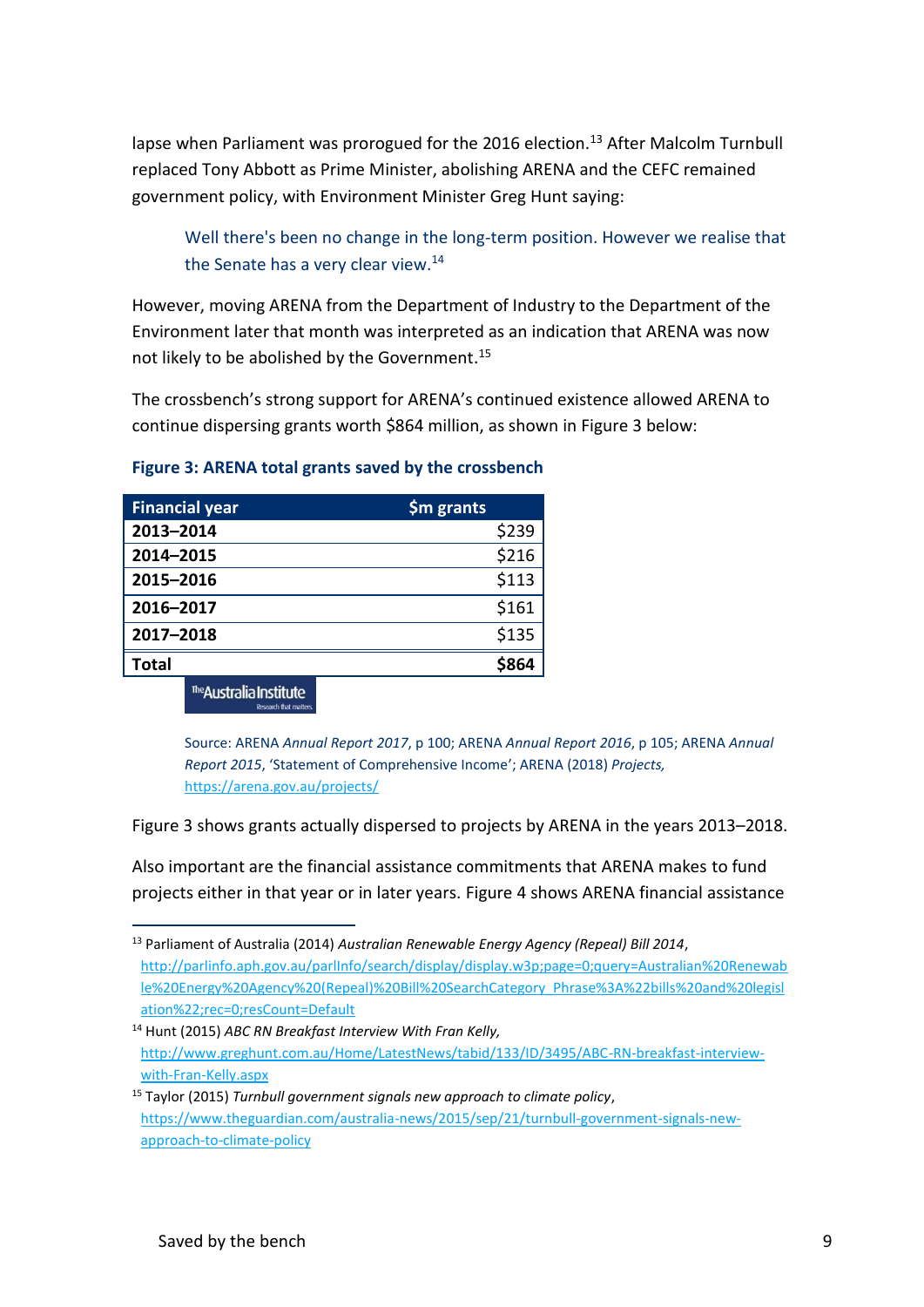commitments and the total value of the projects as they stood at the time of writing in November 2018, broken down by category.

These projects have received funding or ARENA has committed to provide them with funding in later years (or both).

| <b>Category</b>                           | <b>ARENA funding</b> | Total project value |
|-------------------------------------------|----------------------|---------------------|
| <b>Advanced biofuels</b>                  | \$23.9               | \$49.7              |
| <b>Advancing renewables</b>               | \$430.1              | \$2,050.2           |
| Australian Solar Institute initiatives    | \$339.8              | \$910.3             |
| <b>Emerging renewables</b>                | \$107.4              | \$284.8             |
| Past programs                             | \$6.5                | \$16.7              |
| <b>Regional Australia's Renewables</b>    | \$46.5               | \$92.1              |
| - community (CARRE)                       |                      |                     |
| <b>Regional Australia's Renewables</b>    | \$77.7               | \$186.7             |
| - industry (I-RAR)                        |                      |                     |
| <b>Research and development</b>           | \$70.1               | \$217.3             |
| <b>Second generation biofuels R&amp;D</b> | \$4.2                | \$4.2               |
| <b>Undefined</b>                          | \$80.6               | \$558.8             |
| <b>Total</b>                              | \$1,186.8            | \$4,370.8           |

### **Figure 4: ARENA funding provided by category, as of November 2018**

**Australia Institute** 

### Source: ARENA (2018) *Projects,* <https://arena.gov.au/projects/>

Figure 4 shows that ARENA has committed \$1.2bn in funding to renewable energy projects in Australia. In total, those projects are worth \$4.4bn, meaning that each dollar of ARENA support leverages about 2.7 dollars of private funding.

ARENA's funding for later years is set by its legislation. By preventing the repeal of that legislation, the crossbench has secured not just ARENA's current funding, but also its funding through to 2022.

In 2016 the Government proposed to take \$1.26 billion from ARENA's future appropriations from 2017–18 to 2021–22.<sup>16</sup> The Labor Opposition opposed this cut but agreed to a reduction of \$461 million over the same period. The amended appropriations amounts are shown in Figure 5: this represents over \$700 million of clean energy funding remaining for 2018–2019 to 2021–22.

<sup>16</sup> St John (2016) *What's happening with ARENA?*,

[https://www.aph.gov.au/About\\_Parliament/Parliamentary\\_Departments/Parliamentary\\_Library/FlagP](https://www.aph.gov.au/About_Parliament/Parliamentary_Departments/Parliamentary_Library/FlagPost/2016/September/ARENA-changes) [ost/2016/September/ARENA-changes](https://www.aph.gov.au/About_Parliament/Parliamentary_Departments/Parliamentary_Library/FlagPost/2016/September/ARENA-changes)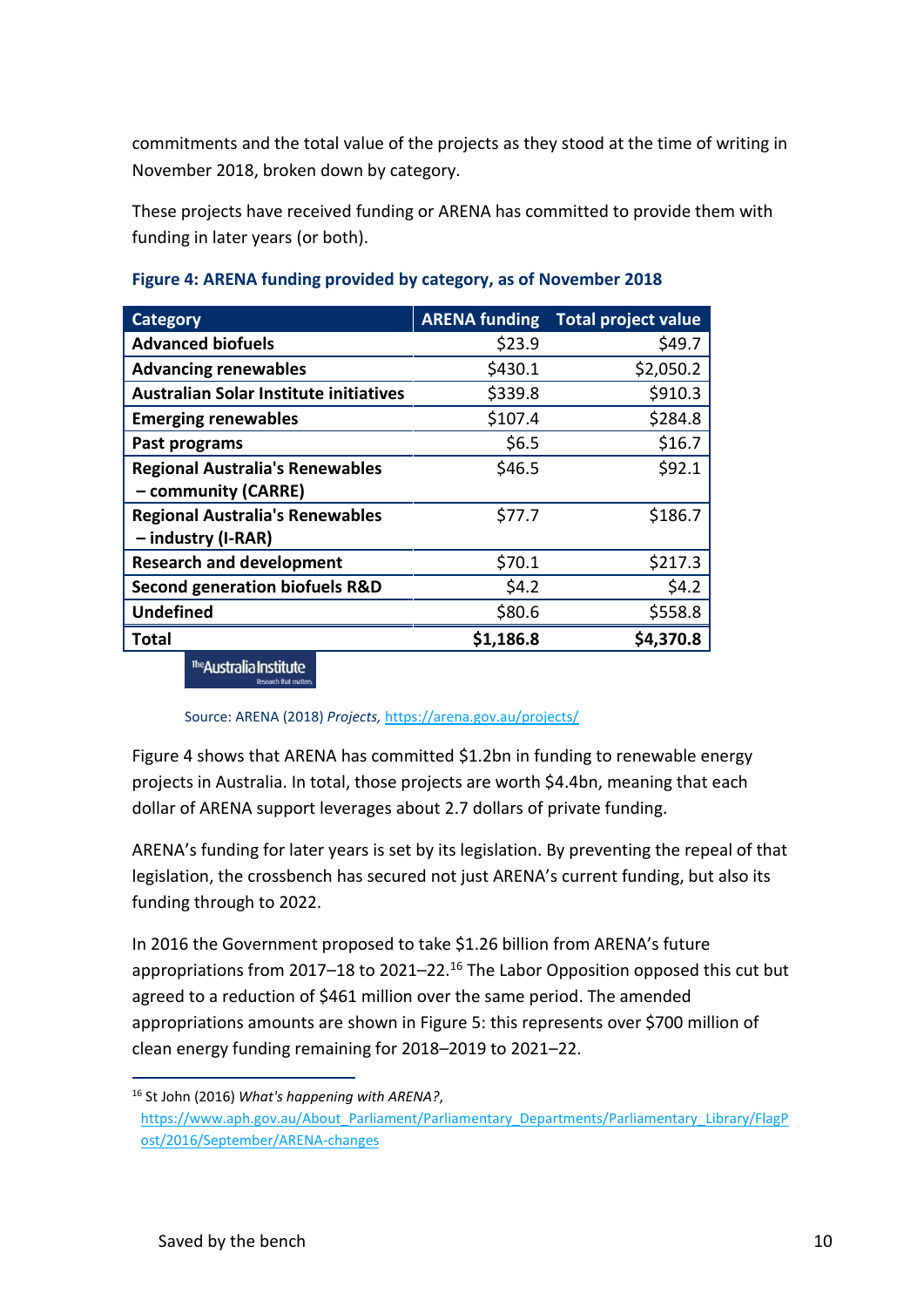### **Figure 5: ARENA funding profile**

| <b>Financial year</b> | Amount for financial year \$m |
|-----------------------|-------------------------------|
| 2013-2014             | \$581                         |
| 2014-2015             | \$194                         |
| 2015-2016             | \$90                          |
| 2016-2017             | \$57                          |
| 2017-2018             | \$258                         |
| 2018-2019             | \$235                         |
| 2019-2020             | \$255                         |
| 2020-2021             | \$134                         |
| 2021-2022             | \$132                         |
| Total                 |                               |

The Australia Institute Research that m

Source: St John (2016) *What's happening with ARENA?,* [https://www.aph.gov.au/About\\_Parliament/Parliamentary\\_Departments/Parliamentary\\_Librar](https://www.aph.gov.au/About_Parliament/Parliamentary_Departments/Parliamentary_Library/FlagPost/2016/September/ARENA-changes) [y/FlagPost/2016/September/ARENA-changes](https://www.aph.gov.au/About_Parliament/Parliamentary_Departments/Parliamentary_Library/FlagPost/2016/September/ARENA-changes)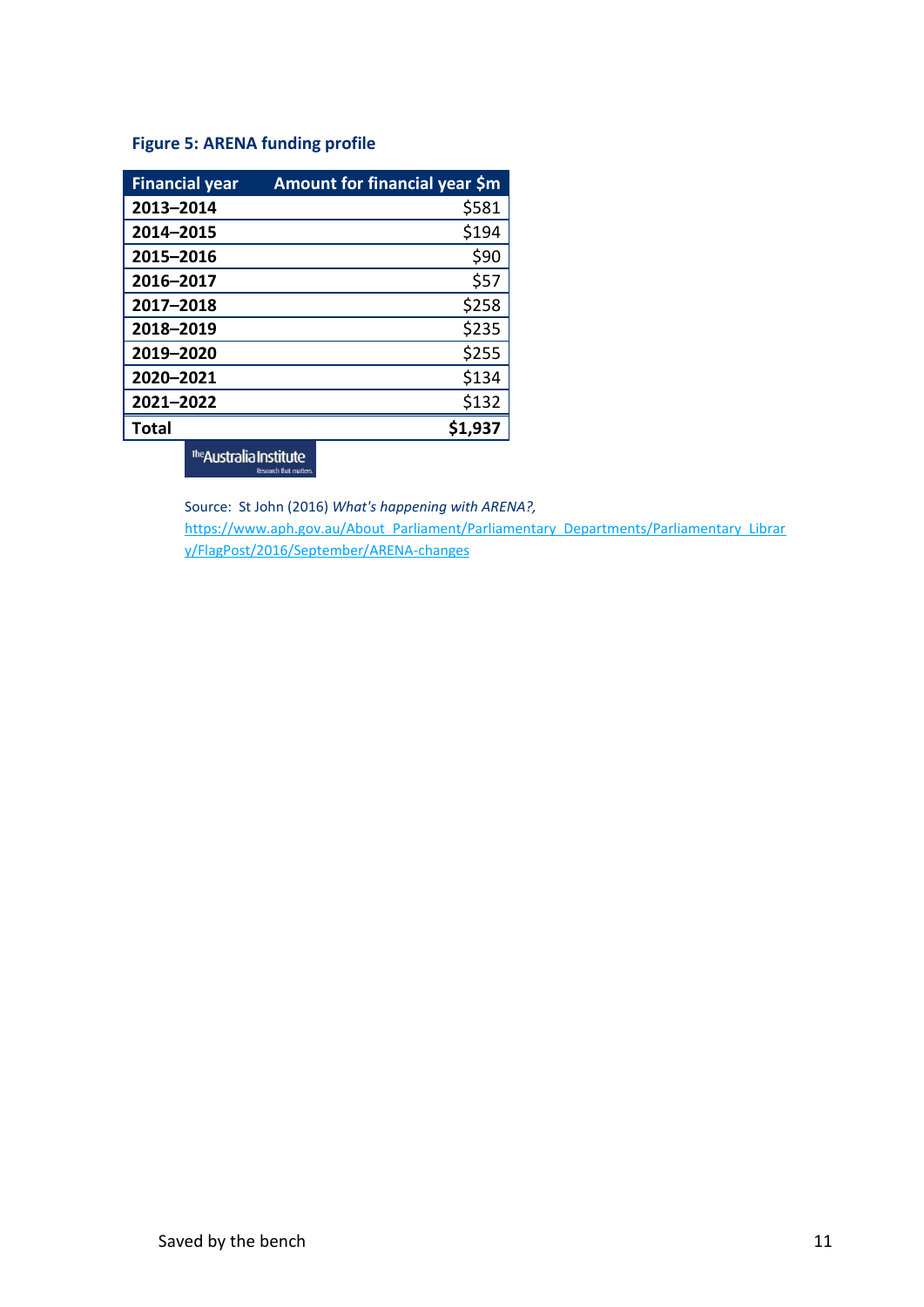# **Clean Energy Finance Corporation (CEFC)**

## **CEFC background**

The CEFC is a government owned, taxpayer funded 'green bank' that was established in 2012, as part of the Clean Energy Future package, to support investment in the commercialisation and deployment of renewable energy, energy efficiency and lowemissions technologies.

The CEFC is expected to perform 'above the cost of funds', that is to say, to invest in such a way that it makes a profit for the government. The CEFC provides loans to 'crowd in' private funding for projects that are ready to be deployed at commercial scale.

## **CEFC and the crossbench**

Following its election in September 2013, the Abbott Government made two attempts to abolish the CEFC – blocked both times by Labor, Madigan (abstaining), Xenophon and the Greens in the Senate.<sup>17</sup> The repeal bills were re-introduced in June 2014 in anticipation of the Senate changing the next month, but were not brought to a vote after the Palmer United Party made their support for the CEFC clear<sup>18</sup> and Muir resisted being courted by the Coalition.<sup>19</sup>

By saving the CEFC, the crossbench ensured it continued to invest under its mandate. Investments made by the CEFC and leveraged in the private sector during this period are tallied in Figure 6 below:

<sup>17</sup> Parkinson (2014) *Abbott launches new assault on clean energy*, [http://reneweconomy.com.au/abbott-launches-new-assault-on-clean-energy-51552/,](http://reneweconomy.com.au/abbott-launches-new-assault-on-clean-energy-51552/) Vorath (2014) *CEFC repeal bill rejected – again – by Senate after Greens force vote*, [http://reneweconomy.com.au/cefc-repeal-bill-rejected-again-by-senate-after-greens-force-vote-](http://reneweconomy.com.au/cefc-repeal-bill-rejected-again-by-senate-after-greens-force-vote-19165/)[19165/](http://reneweconomy.com.au/cefc-repeal-bill-rejected-again-by-senate-after-greens-force-vote-19165/)

<sup>18</sup> Parliament of Australia (2014) *Clean Energy Finance Corporation (Abolition) Bill 2014* [http://parlinfo.aph.gov.au/parlInfo/search/display/display.w3p;query=Id%3A%22legislation%2Fbillho](http://parlinfo.aph.gov.au/parlInfo/search/display/display.w3p;query=Id%3A%22legislation%2Fbillhome%2Fr5288%22) [me%2Fr5288%22](http://parlinfo.aph.gov.au/parlInfo/search/display/display.w3p;query=Id%3A%22legislation%2Fbillhome%2Fr5288%22)

<sup>19</sup>Aston (2014) *Ricky Muir's vote to keep energy agency alive*, [http://www.smh.com.au/federal](http://www.smh.com.au/federal-politics/political-news/ricky-muirs-vote-to-keep-energy-agency-alive-20140619-3ah35.html)[politics/political-news/ricky-muirs-vote-to-keep-energy-agency-alive-20140619-3ah35.html](http://www.smh.com.au/federal-politics/political-news/ricky-muirs-vote-to-keep-energy-agency-alive-20140619-3ah35.html)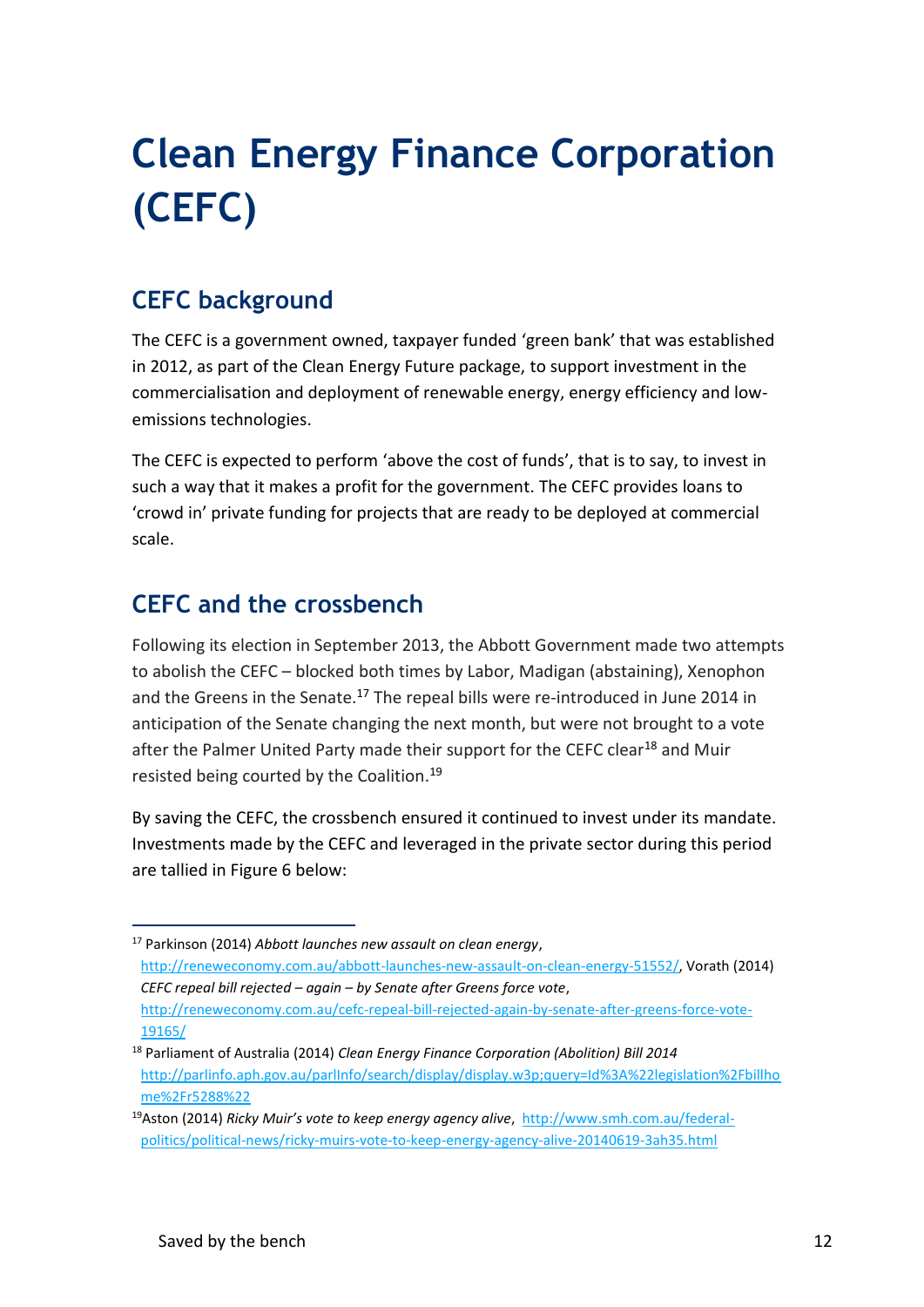| <b>Financial Year</b> | <b>CEFC cumulative</b><br>commitments \$m | Total project value \$m |
|-----------------------|-------------------------------------------|-------------------------|
| $2013 - 14$           | \$931                                     | \$3,200                 |
| $2014 - 15$           | \$484                                     | N/A                     |
| $2015 - 16$           | \$837                                     | \$2,500                 |
| $2016 - 17$           | \$2,100                                   | \$5,300                 |
| $2017 - 18$           | \$2,300                                   | \$6,700                 |
| <b>Total</b>          | \$6,652                                   | *\$19,000               |
|                       |                                           | The Australia Institute |

#### **Figure 6: CEFC investments saved by the crossbench**

Source: CEFC *Annual Report 2018,* p 4–5, 16*;* CEFC *Annual Report 2017*, p 12, 13; CEFC *Annual Report 2016*, p 4, 46, 187; CEFC *Annual Report 2015*, p 2, 23, 45; CEFC *Annual Report 2014*, p 4; CEFC (2017) *Quarterly Investment Report 30 September 2017,* p 1–2; CEFC (2017) *Quarterly Investment Report 31 December 2017*, p 1–2; CEFC (2018) *Quarterly Investment Report 31 March 2018,* p 1; CEFC (2018) *Quarterly Investment Report 30 June 2018,* p 1

Note (\*): The project values for each year sum to \$17,700 million. However, the most recent CEFC report gives a total project value of \$19,000 million, which is the figure we have used. The difference may be because past projects have increased in value.

Note: 2014–2015 funding only went to existing projects already accounted for in the \$3.2 billion for 2013–2014.

Note: As of 30 June 2018, the CEFC investment portfolio was \$5.3 billion, which reflects loans fully amortised, repaid or exited and expired or cancelled undrawn commitments.

Figure 6 shows that the CEFC committed to invest \$6.7 billion in clean energy projects during this period, finance that played a key role in facilitating further investment mainly from the private sector – for a total project value of \$19 billion in this period.

As at 30 June 2018, the projected abatement of the CEFC's current portfolio is 190m CO2-e over the lifetime of those projects.<sup>20</sup>

<sup>20</sup> CEFC *Annual Report 2018*, p 17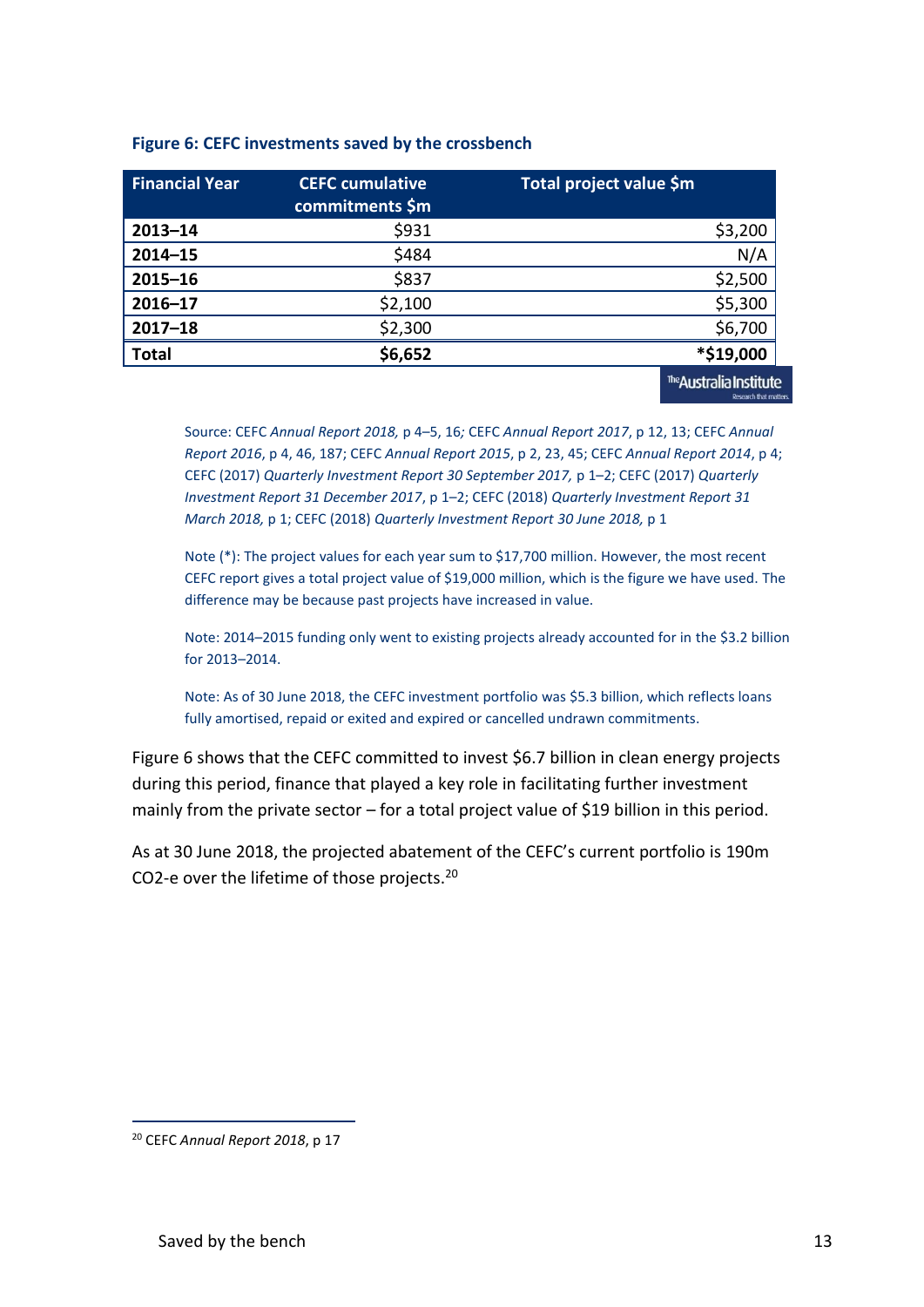## **Renewable Energy Target (RET)**

## **RET background**

The Renewable Energy Target requires wholesale purchasers of electricity to purchase certain amounts of energy from large-scale renewable energy generation. By 2020, 33,000 GWh of large-scale renewable energy will need to be purchased, ensuring that renewable energy makes up about 20% of Australia's electricity generation.

The Renewable Energy Target was introduced by the Coalition Government in 2000 to require 9,500 GWh (an estimated additional 2%) of electricity to be generated from renewable sources by 2010, from 1997 levels. It was expanded by the Labor Government in 2008 to be 41,000 GWh by 2020, which was estimated to represent an additional 20%.<sup>21</sup>

The Liberal Party was a world leader in renewable energy policy in 2000. By 2017 there were renewable energy targets in 150 of the world's 193 countries.<sup>22</sup> In 100 national and sub-national jurisdictions these targets require that a percentage of generation to be met by renewable energy, much like Australia's RET. For thirty countries the mechanism allows for the tradeable Renewable Energy Certificates which Australia uses.

During the 2013 election campaign, Tony Abbott and Greg Hunt both committed to keep the RET, unchanged. After becoming Prime Minister, in February 2014, Tony Abbott appointed climate sceptic and former oil executive Dick Warburton to conduct a review into the RET.<sup>23</sup>

The Warburton Review recommended either closing the large-scale RET to new entrants or making it a target of '50% of growth' and to abolish or scale back the smallscale RET. However, modelling provided to the Review demonstrated that the RET

<sup>1</sup> <sup>21</sup> Parliament of Australia (2014) *The Renewable Energy Target: a quick guide*, [http://www.aph.gov.au/About\\_Parliament/Parliamentary\\_Departments/Parliamentary\\_Library/pubs/r](http://www.aph.gov.au/About_Parliament/Parliamentary_Departments/Parliamentary_Library/pubs/rp/rp1314/QG/RenewableEnergy) [p/rp1314/QG/RenewableEnergy](http://www.aph.gov.au/About_Parliament/Parliamentary_Departments/Parliamentary_Library/pubs/rp/rp1314/QG/RenewableEnergy)

<sup>22</sup> IRENA, IEA & REN21 (2018) *Renewable Energy Policies in a Time of Transition*, p 60*–*61 <sup>23</sup> White (2014) *The ten worst environment decisions in Abbott's first year*, [https://www.theguardian.com/environment/southern-crossroads/2014/sep/05/abbott-first-year-](https://www.theguardian.com/environment/southern-crossroads/2014/sep/05/abbott-first-year-environment-climate-ten-worst-decisions)

[environment-climate-ten-worst-decisions](https://www.theguardian.com/environment/southern-crossroads/2014/sep/05/abbott-first-year-environment-climate-ten-worst-decisions)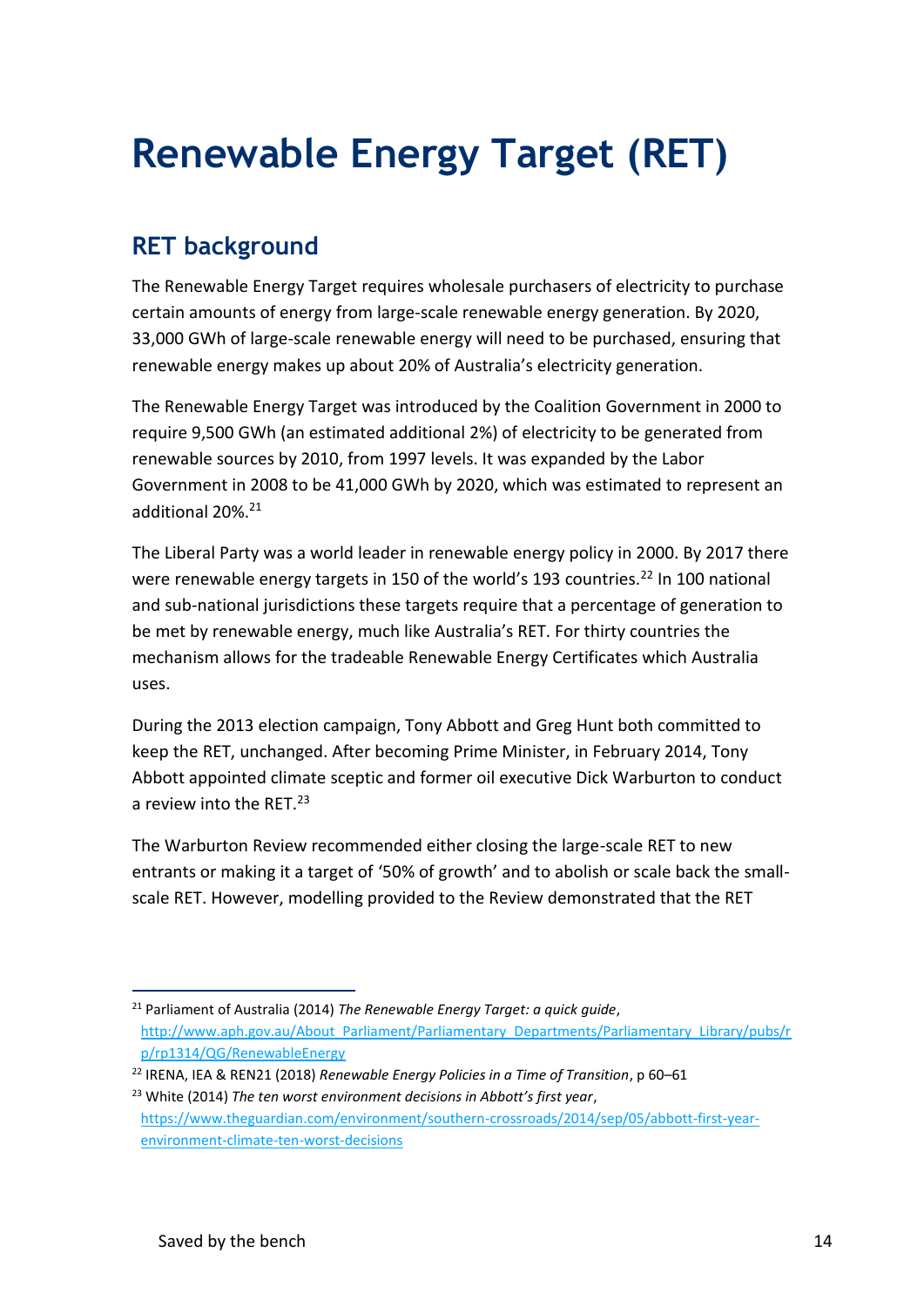would depress wholesale electricity prices, leading to net savings of up to \$91 per year by 2030.<sup>24</sup>

The Palmer United Party 'vowed to block any change to the RET until after the 2016 election',<sup>25</sup> but in June 2015 the Labor and Liberal parties negotiated to reduce the target from 41,000 GWh to 33,000 GWh. A couple of factors contributed to the 33,000 GWh compromise target:

- The 41,000 GWh by 2020 target was set on the assumption that this would represent 20% of generation. However, electricity consumption fell, so 41,000 GWh would actually overshoot 20%.
- Although the Abbott Government could not convince the Senate crossbench to abolish the RET, the threat that they might do so was enough to suppress renewable investment. Labor struck the compromise deal of 33,000 GWh in an attempt to bring certainty back to the market.

## **RET mechanism**

Renewable energy generators are allocated certificates based on how much electricity they produce each year, with one certificate allocated for every MWh generated. There are two types of certificate, each with their own mechanism for creation: large generators are covered by large-scale generation certificates (LGCs) and household and small commercial installations (up to 100 kW) are covered by small-scale technology certificates (STCs).

LGCs are created as a result of actual generation over the life of the project. STCs are deemed, after installation, for the projected lifetime output of the system. The installer rebates the purchaser, and handles the on-selling of the certificates.

Wholesale electricity purchasers (mostly electricity retailers) have to buy a number of certificates, based on a percentage of how many MWh of electricity they buy from the grid.

The large-scale RET (LRET) percentage is set so that in 2020, an additional 33,000 GWh (originally 41,000 GWh) of renewable electricity will be generated by large-scale generators.

<sup>1</sup> <sup>24</sup> E.g., Hopkin (2014) *Review calls for Renewable Energy Target cuts: What it means,* <https://theconversation.com/review-calls-for-renewable-energy-target-cuts-what-it-means-29787>

<sup>25</sup> Coorey (2014) *Abbott's plan to axe RET*[, http://www.afr.com/business/energy/electricity/abbotts](http://www.afr.com/business/energy/electricity/abbotts-plan-to-axe-ret-20140817-j8hpu)[plan-to-axe-ret-20140817-j8hpu](http://www.afr.com/business/energy/electricity/abbotts-plan-to-axe-ret-20140817-j8hpu)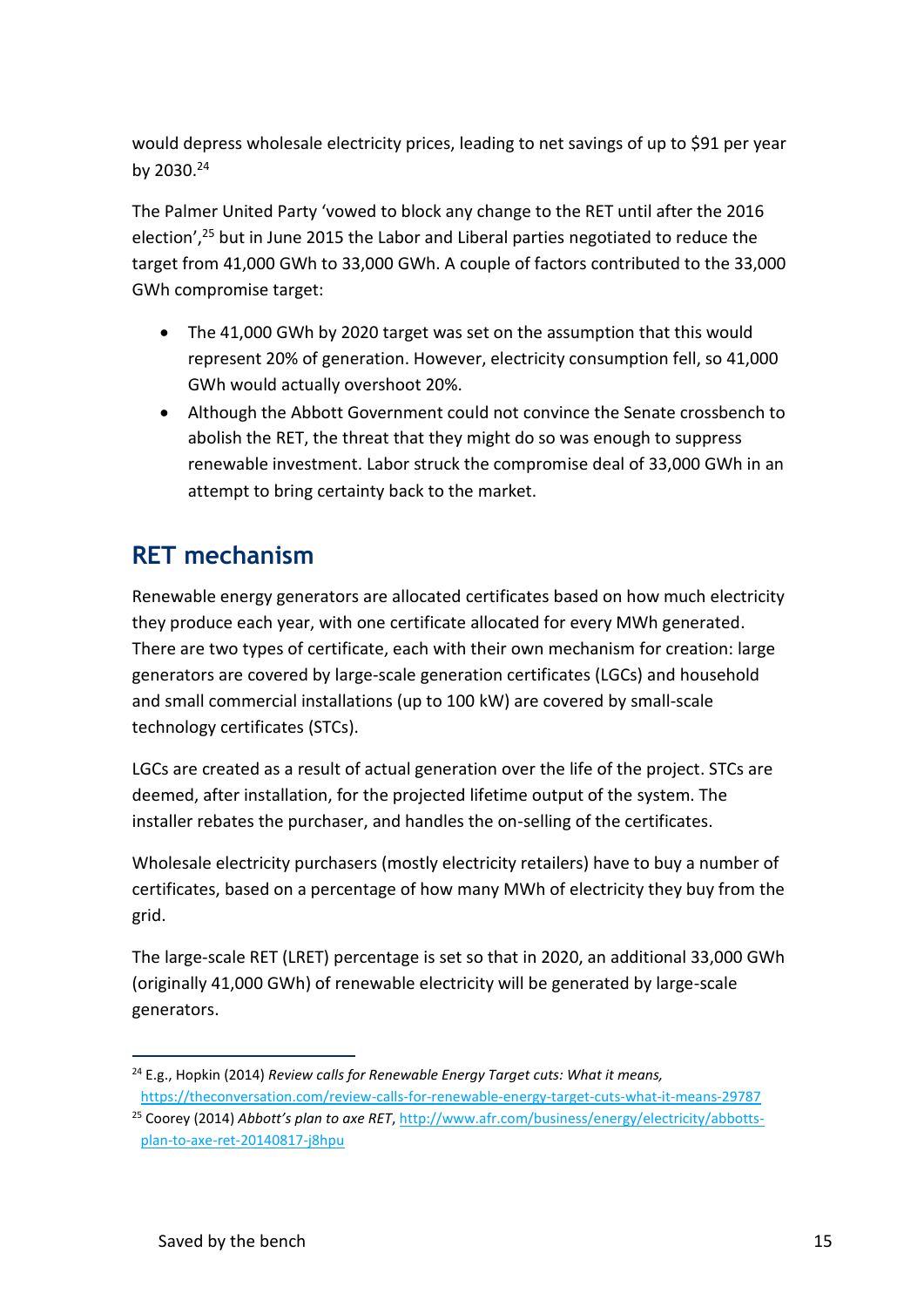STCs are interchangeable with large-scale ones, but do not count towards the 33,000 GWh target. This means that households or businesses buying solar panels do not reduce demand for commercial solar and wind farms.

The sale of certificates to wholesale energy purchasers provides an extra income stream to renewable generators. This is a transfer from retailers to renewable energy generators, largely passed on to consumers. 26

Assessing the value of this transfer is difficult as there is very limited data on REC prices. The proponents of many renewable energy projects are 'gentailers' (generator– retailers) who both earn certificates and are required to purchase them.

In other cases, a retailer will contract for certificates at prices that are not publicly disclosed, with estimates from some analysts around the \$30 to \$35 per REC mark.<sup>27</sup> This is similar to the spot price for RECs before 2016.

The spot prices for RECs more recently have often much higher, exceeding \$90 at times.<sup>28</sup> Only a small minority of RECs are publicly-traded in this way, with the market described as 'notoriously thin' by respected analysts.<sup>29</sup> Times of policy uncertainty have often coincided with rises in REC spot prices.

The Climate Change Authority estimated the RET would contribute a small amount to retail electricity prices, with the average household paying an extra \$250 in total over the five years 2015 to 2020. After 2020, the RET was expected to reduce retail prices.<sup>30</sup> The authority's finding is supported by the Warburton review, which found that the RET pushes down wholesale energy prices by increasing supply, increasing prices to 2020 but lowering them from 2020 to 2040.<sup>31</sup>

<sup>26</sup> ABC Fact Check (2014) *Fact file: How does the Renewable Energy Target affect your power bill?*  [http://www.abc.net.au/news/2014-03-07/how-does-the-renewable-energy-target-affect-your-power](http://www.abc.net.au/news/2014-03-07/how-does-the-renewable-energy-target-affect-your-power-bill/5253136)[bill/5253136](http://www.abc.net.au/news/2014-03-07/how-does-the-renewable-energy-target-affect-your-power-bill/5253136)

<sup>&</sup>lt;sup>27</sup> Stadler (2016) *Understanding the forces that are driving LGC prices now – and into the future,* [https://www.energetics.com.au/insights/thought-leadership/understanding-the-forces-that-are](https://www.energetics.com.au/insights/thought-leadership/understanding-the-forces-that-are-driving-lgc-prices-now-and-into-the-future/)[driving-lgc-prices-now-and-into-the-future/](https://www.energetics.com.au/insights/thought-leadership/understanding-the-forces-that-are-driving-lgc-prices-now-and-into-the-future/)

<sup>28</sup> Green Markets (2017) *LGC market prices,* <http://greenmarkets.com.au/resources/lgc-market-prices>

<sup>29</sup> Leitch (2017) *Know your NEM: Renewable energy certificates in free-fall,*  <http://reneweconomy.com.au/know-nem-renewable-energy-certificates-free-fall-51497/>

<sup>30</sup> Climate Change Authority (2014) *RET review report,* p 21–22, [http://www.climatechangeauthority.gov.au/sites/prod.climatechangeauthority.gov.au/files/files/CCA-](http://www.climatechangeauthority.gov.au/sites/prod.climatechangeauthority.gov.au/files/files/CCA-RET-Review-published-updated.pdf)[RET-Review-published-updated.pdf](http://www.climatechangeauthority.gov.au/sites/prod.climatechangeauthority.gov.au/files/files/CCA-RET-Review-published-updated.pdf)

<sup>31</sup> ACIL Allen Consulting (2014) *RET Review Modelling,* p 36–37, [http://www.acilallen.com.au/cms\\_files/ACILAllen\\_RETReport2015.pdf](http://www.acilallen.com.au/cms_files/ACILAllen_RETReport2015.pdf)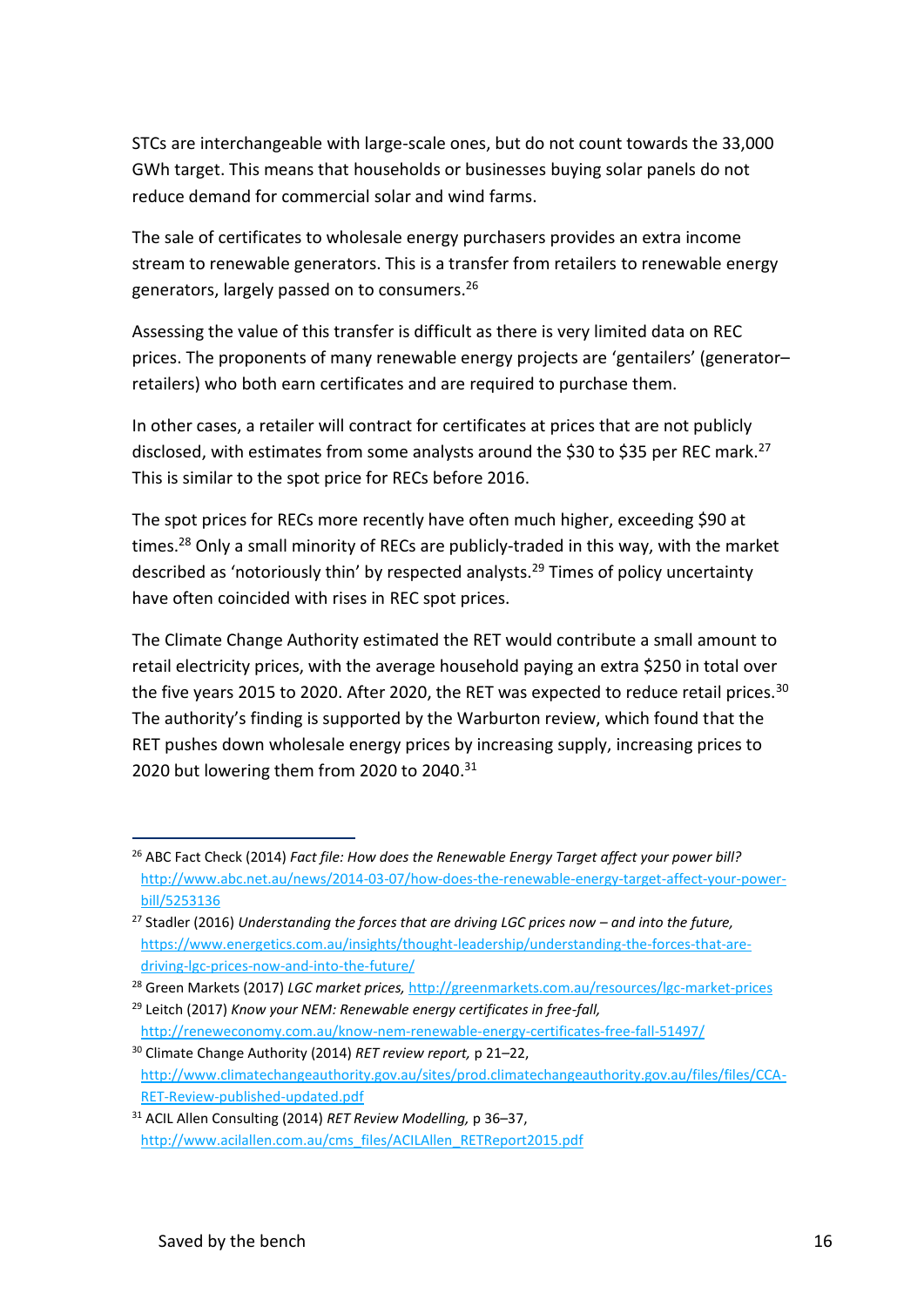The lack of information and the countervailing effect of lower wholesale prices makes it very difficult to work out the value of the transfer. Attempts to do so have used spot prices, resulting in dramatic overestimates.

For example, a report released by the Minerals Council of Australia earlier this year noted that 'a reliance on spot price information would overestimate the LRET burden on consumers', but then proceeded to use spot price information. As such, their estimate of a \$1.4bn LRET and \$0.6bn small-scale RET subsidy in 2016 is an overstatement and ignores the wholesale price effect of renewable supply.<sup>32</sup>

### **RET and the crossbench**

Without the crossbench, the RET would have likely been abolished and the assistance it provides to households and large scale renewable energy generators lost entirely. Figure 7 below shows that the Large Scale Renewable Energy Target was responsible for the generation of millions of megawatt hours of electricity each year of the Abbott and Turnbull Governments:

| Year         | Large-scale renewable       |
|--------------|-----------------------------|
|              | energy certificates created |
| $2013 - 14$  | 15.6m                       |
| $2014 - 15$  | 13.8m                       |
| $2015 - 16$  | 15.9m                       |
| $2016 - 17$  | 19.4m                       |
| $2017 - 18$  | 20.0m                       |
| <b>Total</b> | 84.7m                       |

### **Figure 7: Large-scale renewable energy market**

#### <sup>The</sup> Australia Institute Research that matt

Source: Clean Energy Regulator *Annual Report 2018,* p 25, 69; Clean Energy Regulator *Annual Report 2017*, p 61, 67; Clean Energy Regulator *Annual Report 2016*, p 29, 70; Clean Energy Regulator *Annual Report 2015*, p 58, 59; Clean Energy Regulator *Annual Report 2014*, p 42, 45

Note: A fraction of these certificates will have been created for GreenPower initiatives or voluntary surrender, rather than trade in the market created by the RET.

<sup>32</sup> BAEconomics (2017) *Electricity production subsidies in Australia,* p 1, [http://www.minerals.org.au/file\\_upload/files/reports/MCA\\_electricity\\_subsidies\\_3March17.pdf](http://www.minerals.org.au/file_upload/files/reports/MCA_electricity_subsidies_3March17.pdf)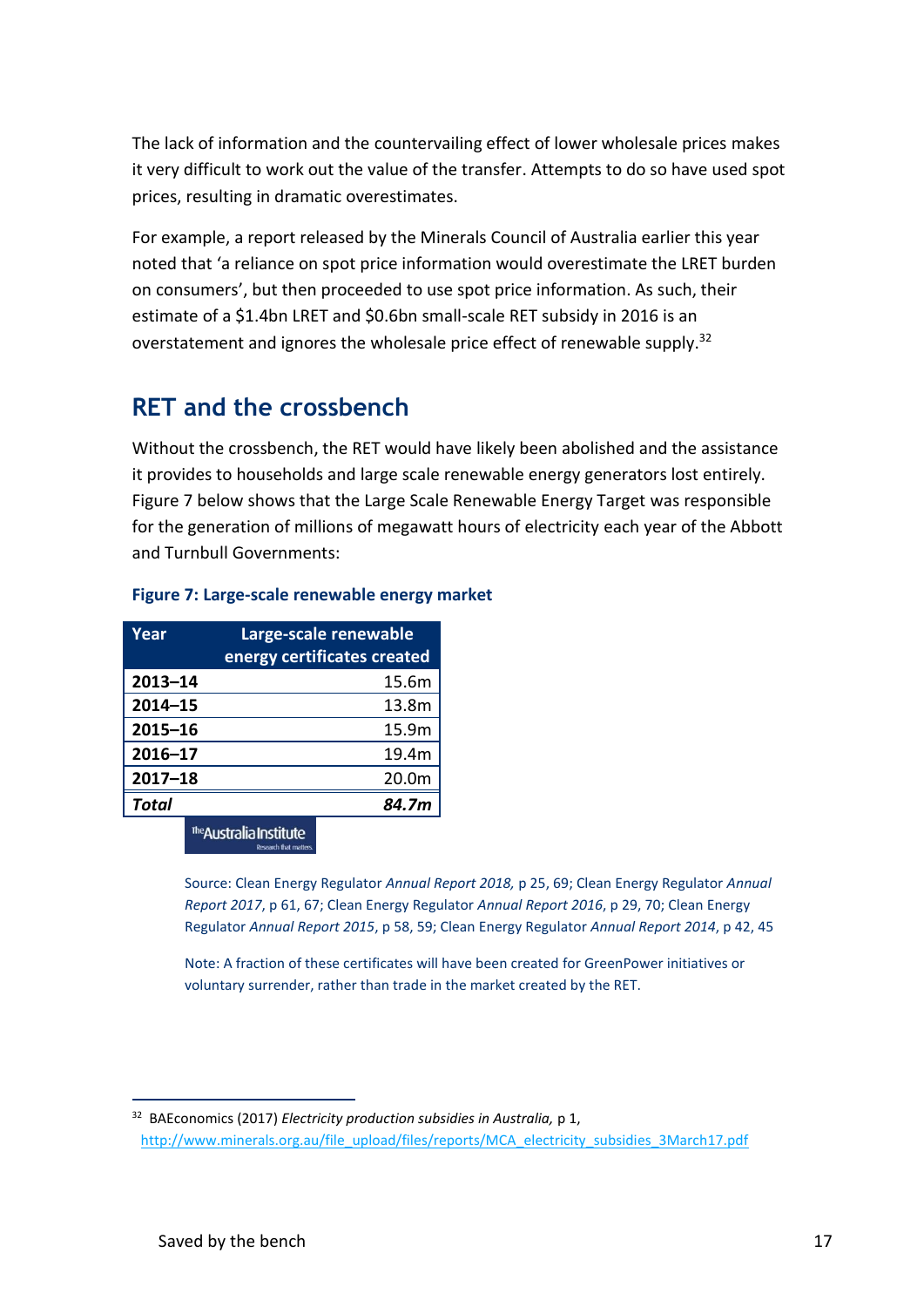In February 2018, the Clean Energy Regulator estimated that there would be 24m large scale renewable energy certificates validated in 2018 and 34m in 2019.<sup>33</sup>

The existence of the REC market is a key factor in driving investment in renewable energy in Australia.

Note that 1 certificate = 1 MWh. Trade in these certificates can lag, but remains a useful proxy for the MWh of large-scale electricity generated in each that year. Aside from this lag issue, the RECs sold represent 85 million MWh of electricity generated. At Australia's average emission intensity of 0.8 tonnes per MWh,<sup>34</sup> this represents 68m tonnes of CO2-e not emitted over these five years.

The small scale RET has also assisted hundreds of thousands of households during this time. Investments are shown in Figure 8 below:

| Year         | <b>Solar PV</b> | Solar hot<br>water | <b>Air source</b><br>heat pumps | <b>Small-scale</b><br>wind and hydro | <b>STCs</b>             |
|--------------|-----------------|--------------------|---------------------------------|--------------------------------------|-------------------------|
| $2013 - 14$  | 180,955         | 48,132             | 9,950                           |                                      |                         |
| $2014 - 15$  | 165,844         | 49,564             | 9,018                           | 10                                   |                         |
| $2015 - 16$  | 130,349         | 47,704             | 12,626                          | 16                                   |                         |
| $2016 - 17$  | 149,478         | 45,034             | 18,307                          | 9                                    |                         |
| $2017 - 18$  | 178,981         | 35,884             | 16,787                          | 4                                    |                         |
| <b>Total</b> | 805,607         | 226,318            | 66,688                          | 46                                   |                         |
|              |                 |                    |                                 |                                      | The Australia Institute |

### **Figure 8: Small-scale renewable energy certificate (STC) sub-markets**

Source: Clean Energy Regulator *Annual Report 2018,* p 25, 71; Clean Energy Regulator *Annual Report 2017*, p 63, 64; Clean Energy Regulator *Annual Report 2016*, p 29; Clean Energy Regulator *Annual Report 2015*, p 59; Clean Energy Regulator *Annual Report 2014*, p 43

Figure 8 shows that over five years, the RET has assisted the installation of 806,000 solar panel systems. Rooftop PV's best performance coincides with the times when it is most needed, helping to reduce costly peaks in demand.

1

Research that matters.

<sup>33</sup> Clean Energy Regulator (2018) Large-scale generation certificate market update - February 2018, [http://www.cleanenergyregulator.gov.au/RET/Pages/About%20the%20Renewable%20Energy%20Targ](http://www.cleanenergyregulator.gov.au/RET/Pages/About%20the%20Renewable%20Energy%20Target/How%20the%20scheme%20works/Large-scale%20generation%20certificate%20market%20update%20by%20month/Large-scale-generation-certificate-market-update-February-2018.aspx) [et/How%20the%20scheme%20works/Large](http://www.cleanenergyregulator.gov.au/RET/Pages/About%20the%20Renewable%20Energy%20Target/How%20the%20scheme%20works/Large-scale%20generation%20certificate%20market%20update%20by%20month/Large-scale-generation-certificate-market-update-February-2018.aspx)[scale%20generation%20certificate%20market%20update%20by%20month/Large-scale-generation](http://www.cleanenergyregulator.gov.au/RET/Pages/About%20the%20Renewable%20Energy%20Target/How%20the%20scheme%20works/Large-scale%20generation%20certificate%20market%20update%20by%20month/Large-scale-generation-certificate-market-update-February-2018.aspx)[certificate-market-update-February-2018.aspx](http://www.cleanenergyregulator.gov.au/RET/Pages/About%20the%20Renewable%20Energy%20Target/How%20the%20scheme%20works/Large-scale%20generation%20certificate%20market%20update%20by%20month/Large-scale-generation-certificate-market-update-February-2018.aspx)

<sup>34</sup> Climate Institute (2016) *What the CCA's own modelling shows an emission intensity scheme will need to do*, [http://www.climateinstitute.org.au/articles/media-releases/what-the-ccas-own-modelling](http://www.climateinstitute.org.au/articles/media-releases/what-the-ccas-own-modelling-shows-an-emission-intensity-scheme-will-need-to-do.html/section/397)[shows-an-emission-intensity-scheme-will-need-to-do.html/section/397](http://www.climateinstitute.org.au/articles/media-releases/what-the-ccas-own-modelling-shows-an-emission-intensity-scheme-will-need-to-do.html/section/397)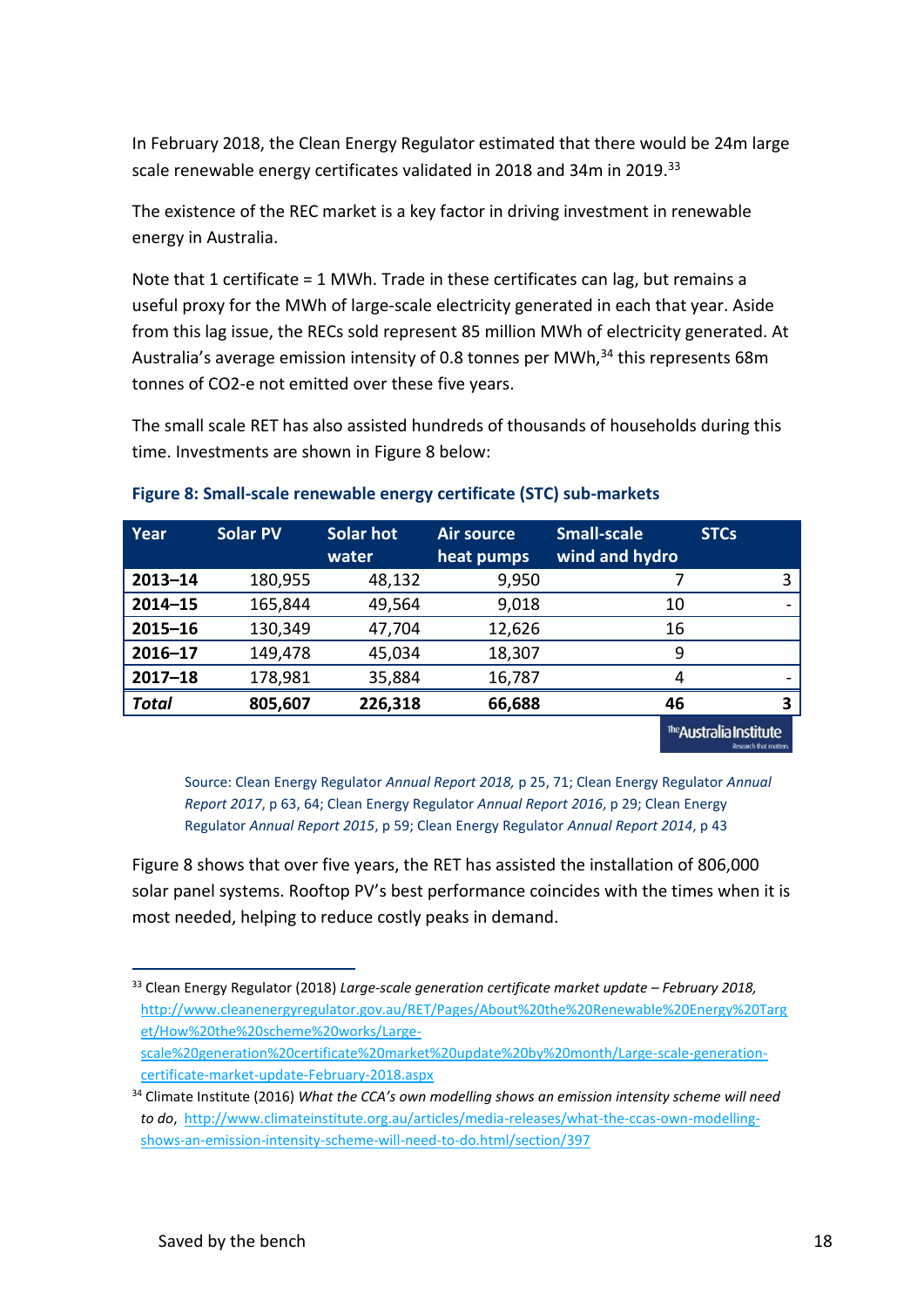Air source heat pumps heat water or a building by transferring and concentrating heat from outside. Small-scale wind installations, also known as micro-turbines, can power homes, farms and small industry in places where the wind is 'clean' (strong and nonturbulent).

Using a rough NEM-wide emissions intensity of 0.8 tonnes CO2-e per MWh, <sup>35</sup> smallscale installations between 2013 and 2018 will save 76m tonnes CO2-e over their lifetimes.

<sup>35</sup> Climate Institute (2016) *What the CCA's own modelling shows an emission intensity scheme will need to do*, [http://www.climateinstitute.org.au/articles/media-releases/what-the-ccas-own-modelling](http://www.climateinstitute.org.au/articles/media-releases/what-the-ccas-own-modelling-shows-an-emission-intensity-scheme-will-need-to-do.html/section/397)[shows-an-emission-intensity-scheme-will-need-to-do.html/section/397](http://www.climateinstitute.org.au/articles/media-releases/what-the-ccas-own-modelling-shows-an-emission-intensity-scheme-will-need-to-do.html/section/397)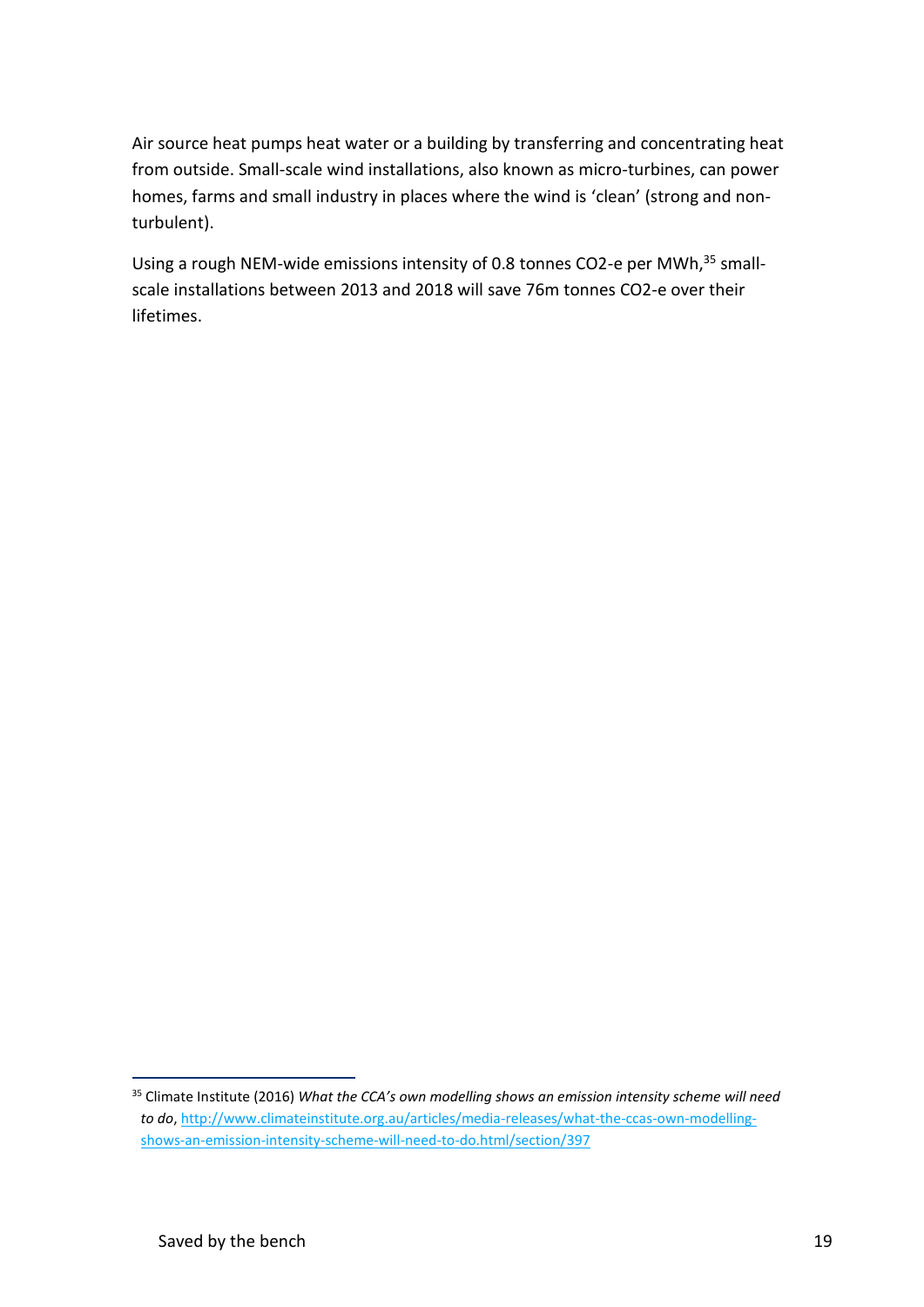# **Aggregating crossbench renewable energy benefits**

Some renewable energy projects receive benefits from two or all three of the RET, CEFC and ARENA. Certainly many projects that have received loans from the CEFC go on to generate RECs under the RET.

A handful of projects received funding from ARENA and have a CEFC debt. Analysis provided to The Australia Institute by ARENA in late 2016 estimated that at that point three projects it had made grants to also had a debt to the CEFC, totalling \$81 million.<sup>36</sup>

Total of CEFC loans and ARENA grants going to renewable energy projects during this period is totalled in Figure 9 below:

|                         | $$m$$ in funding and investment $$m$$ in project value |          |
|-------------------------|--------------------------------------------------------|----------|
| <b>CEFC</b> investment  | \$6,652                                                | \$19,000 |
| <b>ARENA grants</b>     | \$1,187                                                | \$4,371  |
| Total                   | \$7,839                                                | \$23,371 |
| The Australia Institute |                                                        |          |

### **Figure 9: Total clean energy support saved by Labor and crossbench (2013–2017)**

Combining the estimates of emissions prevented by five years' worth of the small-scale RET, large-scale RET and CEFC policies gives a total of 334m tonnes CO2-e, with 68m saved during the five financial years 2013–18 (and the remainder saved over the life of the projects). Because ARENA operates mostly at the research and development and demonstration phases, the technological performance of these projects is unknown and it is not possible to confidently calculate their impact on emissions.

By contrast, the Emissions Reduction Fund is estimated to abate 192m tonnes, of which about 92m tonnes will be abated between its creation in 2014 and 2020, and the remaining abatement happening after 2020.<sup>37</sup>

<sup>&</sup>lt;sup>36</sup> Data provided by ARENA on request.

<sup>37</sup> Department of the Environment and Energy (2017–2018) *CER announces seventh Emissions Reduction Fund auction results* and *CER announces fifth ERF auction results*,

[http://www.environment.gov.au/climate-change/publications/emissions-reduction-fund-update;](http://www.environment.gov.au/climate-change/publications/emissions-reduction-fund-update) St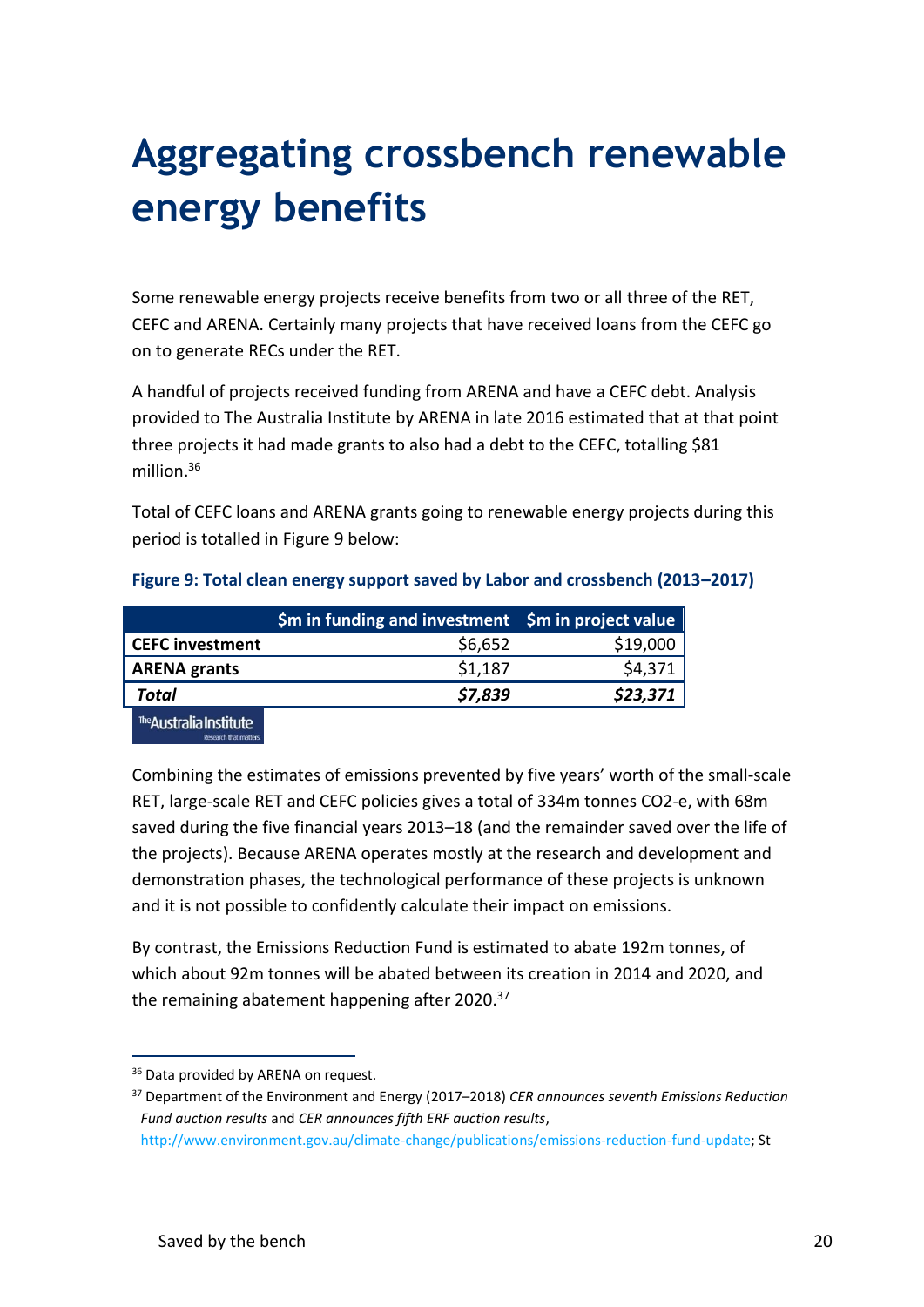## **Australia bouncing back**

The Abbott Government's attempts to dismantle the RET, CEFC and ARENA created enormous uncertainty for renewable energy investment in Australia. This uncertainty saw investment in renewables decline in Australia from 2012 to 2015, when international investment was growing.

Figure 10 below shows this decline – investment in Australia fell 46% over three years – from US\$4.5bn per annum in 2012 to US\$2.4bn in 2015 – at the same time that world investment rose by 11% – from US\$257bn to US\$286bn. Australia's renewable investment has since rebounded dramatically, to a record high of US\$8.5 billion in 2017.



### **Figure 10: Australian and global investment in renewable energy 2012–2017 (US\$ billions)**

John (2015) *Emissions reduction fund finally springs into (direct) action*,

[http://www.aph.gov.au/About\\_Parliament/Parliamentary\\_Departments/Parliamentary\\_Library/FlagPo](http://www.aph.gov.au/About_Parliament/Parliamentary_Departments/Parliamentary_Library/FlagPost/2015/April/direct-action-plan-auction-results) [st/2015/April/direct-action-plan-auction-results;](http://www.aph.gov.au/About_Parliament/Parliamentary_Departments/Parliamentary_Library/FlagPost/2015/April/direct-action-plan-auction-results) Department of the Environment and Energy (2015) *Tracking to 2020,* [http://www.environment.gov.au/climate-change/publications/factsheet-emissions](http://www.environment.gov.au/climate-change/publications/factsheet-emissions-projections-2015-16)[projections-2015-16;](http://www.environment.gov.au/climate-change/publications/factsheet-emissions-projections-2015-16) Department of the Environment and Energy (2016) *Tracking to 2020 – April 2016 Update,* [https://www.environment.gov.au/climate-change/publications/factsheet-tracking-to-2020](https://www.environment.gov.au/climate-change/publications/factsheet-tracking-to-2020-april-2016-update) [april-2016-update](https://www.environment.gov.au/climate-change/publications/factsheet-tracking-to-2020-april-2016-update)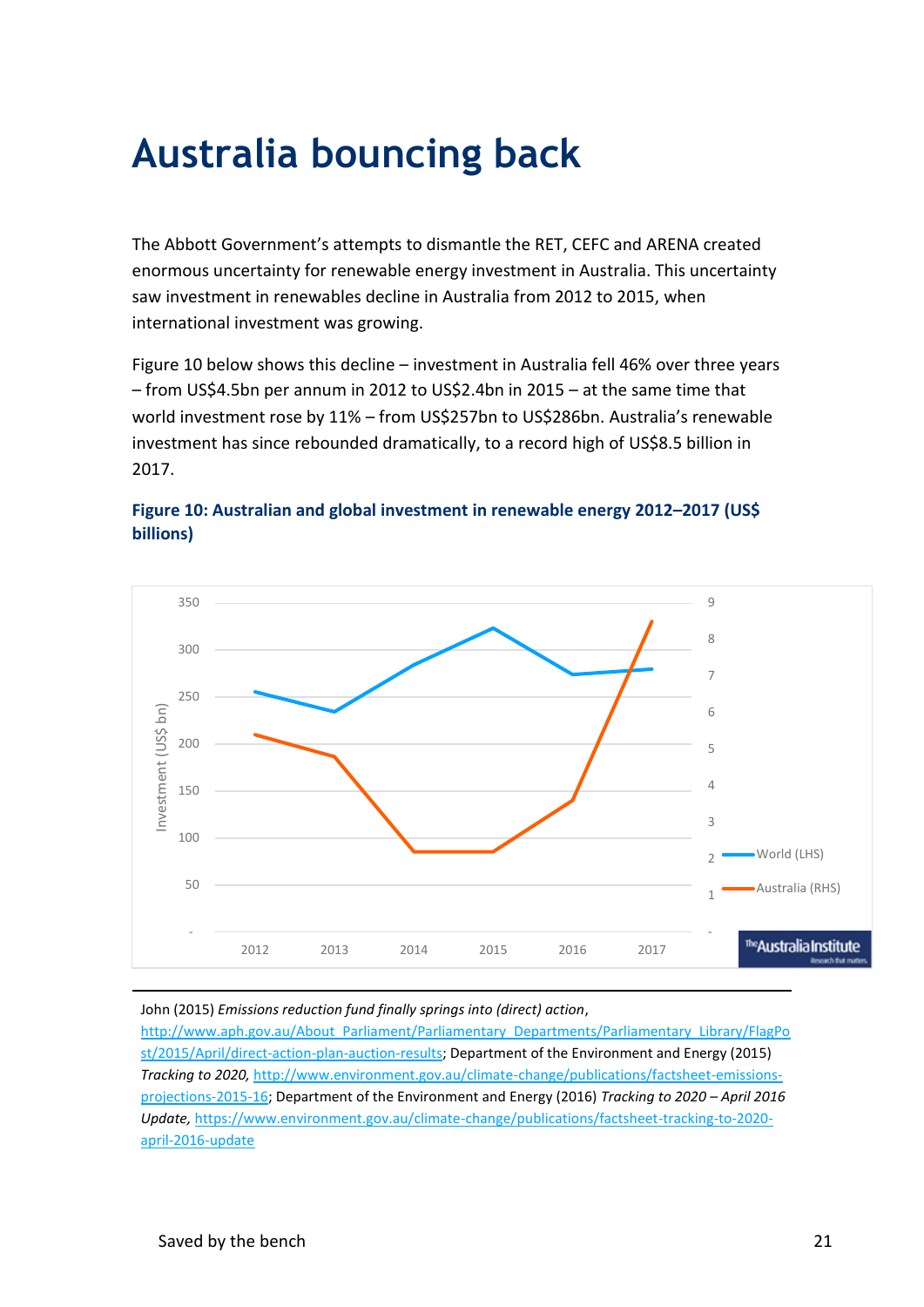Sources: Frankfurt School–UNEP Centre/BNEF (2018) *Global Trends in Renewable Energy Investment 2018*, p 12, 26; Louw (16 January 2018) *Clean Energy Investment Trends 2017*, Bloomberg New Energy Finance, p 27

The survival of ARENA, the CEFC and the RET, thanks to the intervention of the crossbench, kept Australia from falling behind even more dramatically and contributed to the return of investment in 2016 and 2017.